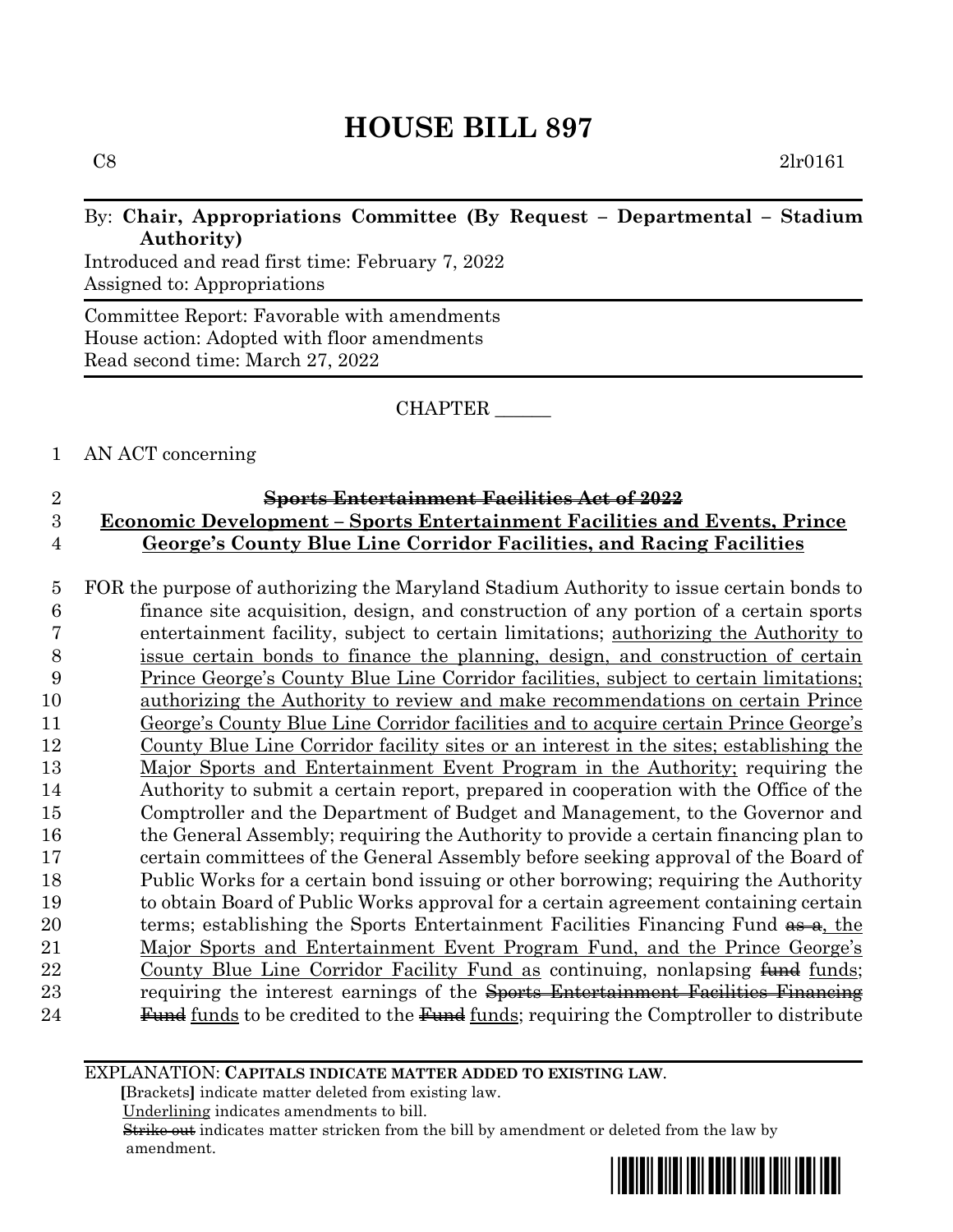1 a certain amount from the State Lottery Fund to the Sports Entertainment Facilities 2 Financing Fund certain funds and the Department of Transportation for certain purposes in a certain manner; exempting from the sales and use tax certain construction material purchased for a sports entertainment facility or a Prince George's County Blue Line Corridor facility under certain circumstances; requiring the Department of Transportation to award grants to certain counties and municipal corporations for bus rapid transit systems under certain circumstances; requiring the Authority to report on the progress of certain racing facility redevelopment plans on or before certain dates; requiring the Maryland Economic Development Corporation to take certain actions regarding the redevelopment and construction of 11 facilities at a certain racing facility site; and generally relating to the Maryland 12 Stadium Authority and major sports and entertainment events, the financing and construction of sports entertainment facilities, Prince George's County Blue Line Corridor facilities, and racing facilities.

BY renumbering

- Article Economic Development
- 17 Section <del>10–601(zz) through (eee)</del> 10–601(oo) through (xx), respectively
- 18 to be Section  $\overline{10}$ –601(bbb) through (ggg) 10–601(qq) through (zz), respectively
- Annotated Code of Maryland
- (2018 Replacement Volume and 2021 Supplement)
- BY repealing and reenacting, with amendments,
- Article Economic Development
- Section 10–601(s) and (yy) through (eee), 10–613(b), 10–618(b), 10–620(d) 10–620(b),
- 24 (d), and (e),  $10-625(a)(2)$ , and  $10-628(c)(1)$
- Annotated Code of Maryland
- (2018 Replacement Volume and 2021 Supplement)
- BY adding to
- Article Economic Development
- 29 Section <del>10–601(yy) and (zz), 10–646.3, and 10–657.5</del> 10–601(oo), (pp), (aaa), and (bbb), 10–611.1, 10–611.2, 10–646.3, 10–646.4, 10–657.5, and 10–657.6
- Annotated Code of Maryland
- (2018 Replacement Volume and 2021 Supplement)
- BY repealing and reenacting, without amendments,
- Article State Finance and Procurement
- Section 6–226(a)(2)(i)
- Annotated Code of Maryland
- (2021 Replacement Volume)
- BY repealing and reenacting, with amendments,
- Article State Finance and Procurement
- Section 6–226(a)(2)(ii)144. and 145.
- Annotated Code of Maryland
- (2021 Replacement Volume)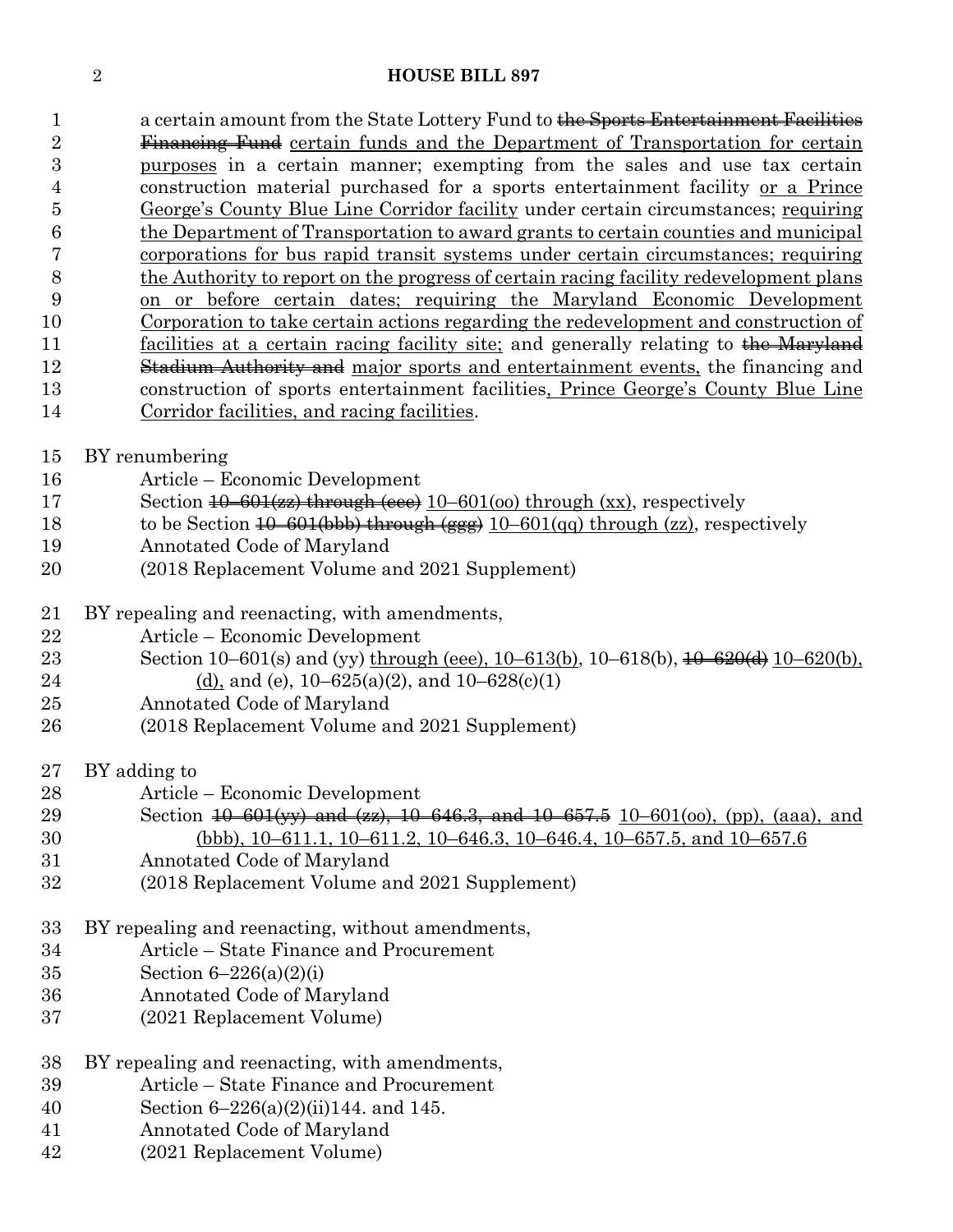- BY adding to
- Article State Finance and Procurement
- Section 6–226(a)(2)(ii)146. through 148.
- Annotated Code of Maryland
- (2021 Replacement Volume)
- BY repealing and reenacting, without amendments,
- Article State Government
- Section 9–120(b)(1)(i)
- Annotated Code of Maryland
- (2021 Replacement Volume)
- BY repealing and reenacting, with amendments,
- Article State Government
- 13 Section  $9-120(b)(1)(vii)$  and (viii)
- Annotated Code of Maryland
- (2021 Replacement Volume)
- BY adding to
- Article State Government
- 18 Section  $9-120(b)(1)(viii)$  through  $(xi)$
- Annotated Code of Maryland
- (2021 Replacement Volume)
- BY repealing and reenacting, with amendments,
- Article Tax General
- Section 11–243
- Annotated Code of Maryland
- (2016 Replacement Volume and 2021 Supplement)
- BY adding to
- Article Transportation
- Section 2–802
- Annotated Code of Maryland
- (2020 Replacement Volume and 2021 Supplement)
- SECTION 1. BE IT ENACTED BY THE GENERAL ASSEMBLY OF MARYLAND,
- 32 That Section(s)  $\overline{10-601}$  ( $\overline{27}$ ) through ( $\overline{28}$ )  $\overline{10-601}$  ( $\overline{100}$ ) through ( $\overline{xx}$ ), respectively, of Article –
- Economic Development of the Annotated Code of Maryland be renumbered to be Section(s)
- 34  $\left( \frac{10-601(bbb)}{200} \right)$  through  $\left( \frac{601(qq)}{20q} \right)$  through  $\left( \frac{zz}{2q} \right)$ , respectively.
- SECTION 2. AND BE IT FURTHER ENACTED, That the Laws of Maryland read as follows: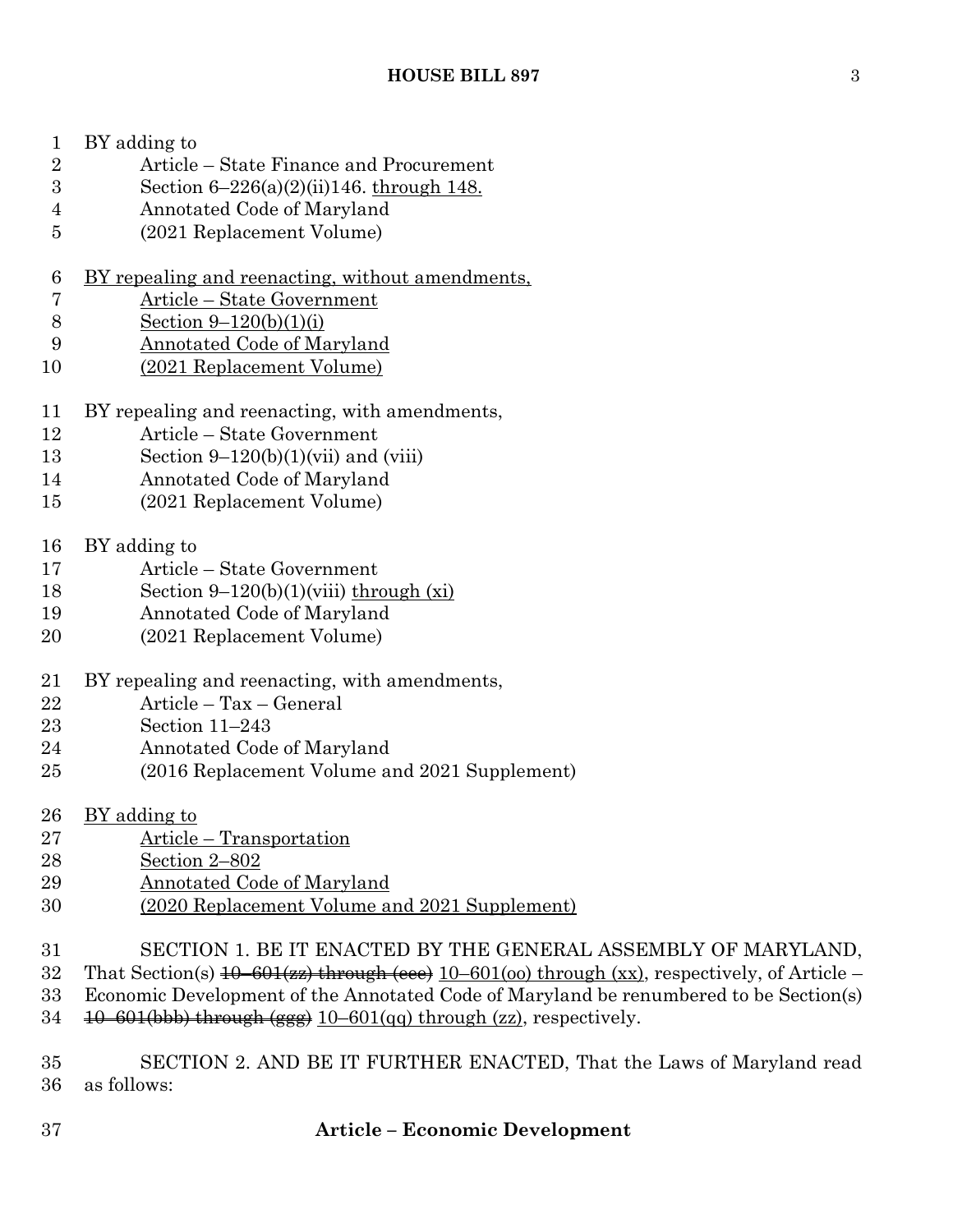|                      | $\overline{4}$           |      | HOUSE BILL 897                                                                                                                                                                                                                                                             |
|----------------------|--------------------------|------|----------------------------------------------------------------------------------------------------------------------------------------------------------------------------------------------------------------------------------------------------------------------------|
| 1                    | $10 - 601.$              |      |                                                                                                                                                                                                                                                                            |
| $\overline{2}$       | (s)                      |      | "Facility" means:                                                                                                                                                                                                                                                          |
| 3                    |                          | (1)  | a structure or other improvement developed at Camden Yards;                                                                                                                                                                                                                |
| 4                    |                          | (2)  | a convention facility;                                                                                                                                                                                                                                                     |
| 5                    |                          | (3)  | the Hippodrome Performing Arts facility;                                                                                                                                                                                                                                   |
| 6                    |                          | (4)  | a sports facility;                                                                                                                                                                                                                                                         |
| 7                    |                          | (5)  | a Baltimore City public school facility;                                                                                                                                                                                                                                   |
| 8                    |                          | (6)  | a racing facility;                                                                                                                                                                                                                                                         |
| 9                    |                          | (7)  | a public school facility; [or]                                                                                                                                                                                                                                             |
| 10                   |                          | (8)  | the Hagerstown Multi–Use Sports and Events Facility; OR                                                                                                                                                                                                                    |
| 11                   |                          | (9)  | A SPORTS ENTERTAINMENT FACILITY; OR                                                                                                                                                                                                                                        |
| 12                   |                          | (10) | A PRINCE GEORGE'S COUNTY BLUE LINE CORRIDOR FACILITY.                                                                                                                                                                                                                      |
| 13<br>14<br>15<br>16 |                          |      | (00) "PRINCE GEORGE'S COUNTY BLUE LINE CORRIDOR" MEANS AN AREA,<br>THE SPECIFIC BOUNDARIES OF WHICH ARE DESIGNATED BY PUBLIC LOCAL LAW, IN<br>CENTRAL PRINCE GEORGE'S COUNTY NEAR THE INTERSECTIONS OF I-495 AND<br><b>LANDOVER ROAD, ARENA DRIVE, AND CENTRAL AVENUE.</b> |
| 17<br>18<br>19       | <b>CORRIDOR THAT IS:</b> |      | <u>(PP) "PRINCE GEORGE'S COUNTY BLUE LINE CORRIDOR FACILITY" MEANS</u><br>A FACILITY LOCATED WITHIN THE PRINCE GEORGE'S COUNTY BLUE LINE                                                                                                                                   |
| 20                   |                          | (1)  | A CONVENTION CENTER;                                                                                                                                                                                                                                                       |
| 21                   |                          | (2)  | AN ARTS AND ENTERTAINMENT AMPHITHEATER; AND                                                                                                                                                                                                                                |
| 22<br>23<br>24       |                          | (3)  | ANY OTHER FUNCTIONALLY RELATED STRUCTURES,<br>IMPROVEMENTS, INFRASTRUCTURE, FURNISHINGS, OR EQUIPMENT OF THE<br>FACILITY, INCLUDING PARKING GARAGES.                                                                                                                       |
| 25<br>26<br>27       |                          |      | (AAA) (1) "SPORTS ENTERTAINMENT FACILITY" MEANS A STRUCTURE<br>OR OTHER IMPROVEMENT IN THE STATE AT WHICH MINOR LEAGUE GAMES ARE<br>PLAYED OR OTHER NON-MAJOR LEAGUE SPORTING EVENTS ARE HELD.                                                                             |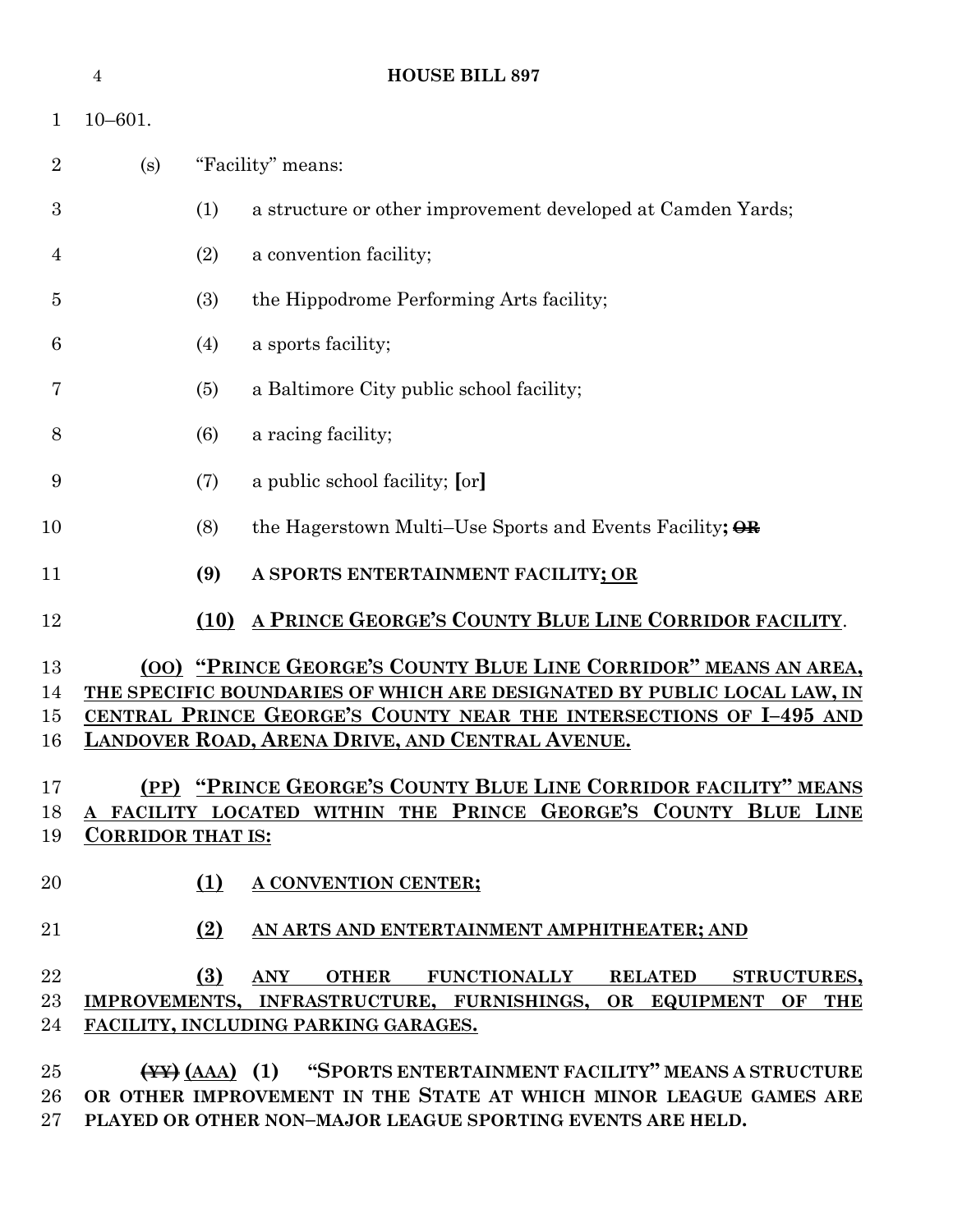**(2) "SPORTS ENTERTAINMENT FACILITY" INCLUDES PARKING LOTS, GARAGES, AND ANY OTHER PROPERTY ADJACENT AND DIRECTLY RELATED TO A FACILITY DESCRIBED UNDER PARAGRAPH (1) OF THE SUBSECTION. (3) "SPORTS ENTERTAINMENT FACILITY" DOES NOT INCLUDE: (I) A FACILITY LOCATED AT CAMDEN YARDS; (II) A SPORTS FACILITY; OR (III) A HIGH SCHOOL, COLLEGIATE, OR RECREATIONAL VENUE THAT DOES NOT GENERATE POSITIVE INCREMENTAL TAX BENEFITS TO THE STATE. (ZZ) (BBB) "SPORTS ENTERTAINMENT FACILITIES FINANCING FUND" MEANS THE SPORTS ENTERTAINMENT FACILITIES FINANCING FUND ESTABLISHED UNDER § 10–657.5 OF THIS SUBTITLE. [**(yy)**] (AAA) (CCC)** (1) "Sports facility" means: (i) a stadium primarily for professional football, major league professional baseball, or both, in the Baltimore metropolitan region, as defined in § 13–301 of this article; (ii) practice fields or other areas where professional football or major league professional baseball teams practice or perform; and (iii) offices for professional football and major league professional baseball teams or franchises. (2) "Sports facility" includes parking lots, garages, and any other property adjacent and directly related to an item listed in paragraph (1) of this subsection. **(3) "SPORTS FACILITY" DOES NOT INCLUDE A SPORTS ENTERTAINMENT FACILITY. [**(zz)**] (DDD)** "Supplemental Facilities Fund" means the Supplemental Facilities Fund established under § 10–657.1 of this subtitle. **[**(aaa)**] (EEE)** (1) "Supplemental facility" means a structure or other improvement developed in Baltimore City outside Camden Yards. (2) "Supplemental facility" does not include the Baltimore Convention facility or the Hippodrome Performing Arts facility. **[**(bbb)**] (FFF)** "Supplemental facility site" means the site of any supplemental facility.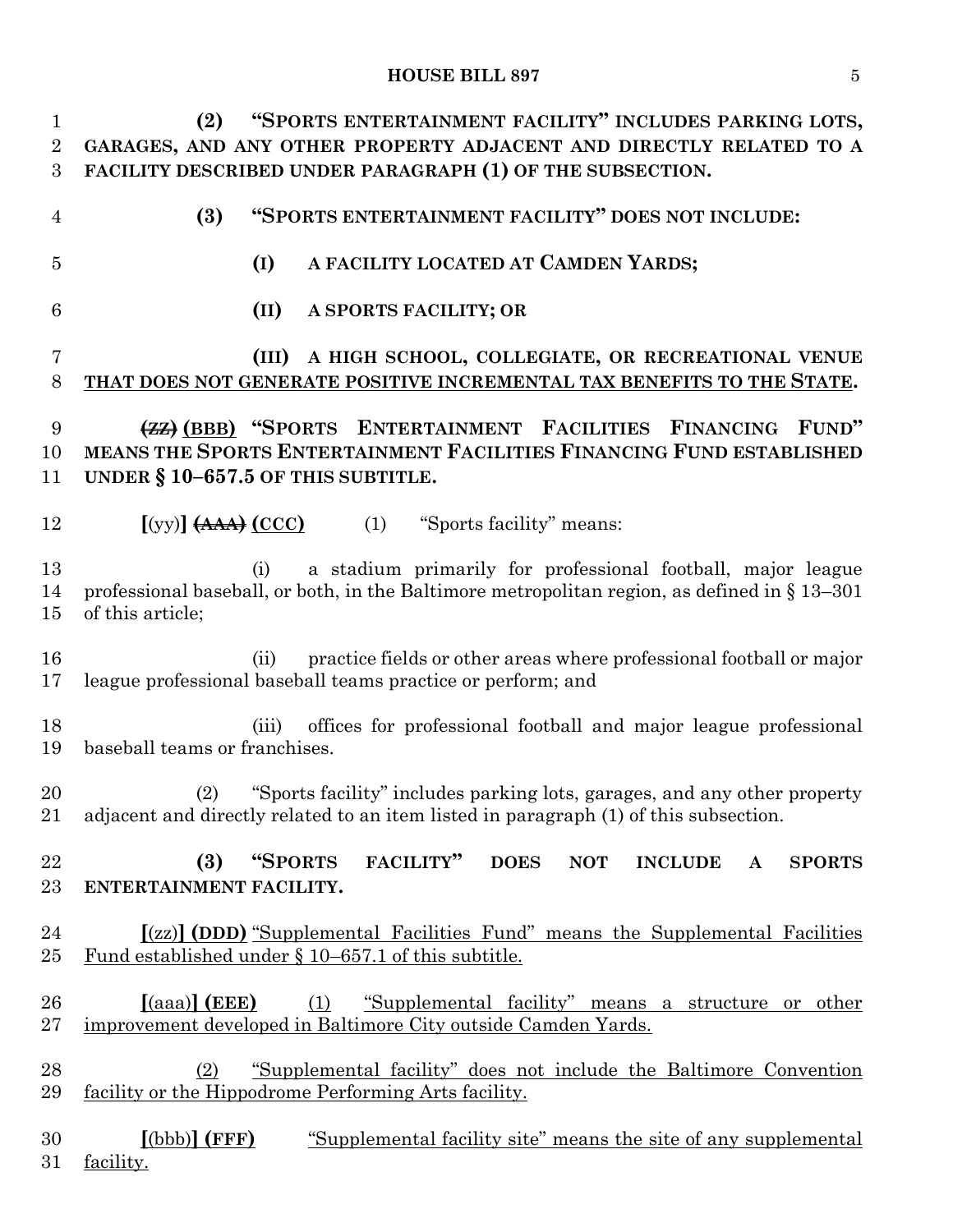| 1<br>$\overline{2}$<br>3 | $[({\rm ccc})]$ (GGG)<br>$10-658.1$ of this subtitle.   |           | "Supplemental Public School Construction Facilities Fund"<br>means the Supplemental Public School Construction Facilities Fund established under §                                      |
|--------------------------|---------------------------------------------------------|-----------|-----------------------------------------------------------------------------------------------------------------------------------------------------------------------------------------|
| 4<br>5<br>6              | $\lceil (ddd) \rceil$ (HHH)<br>10-658 of this subtitle. |           | "Supplemental Public School Construction Financing Fund"<br>means the Supplemental Public School Construction Financing Fund established under §                                        |
| 7<br>8                   | Finance and Procurement Article.                        |           | $[1]$ (III) "Tax supported debt" has the meaning stated in § 8–104 of the State                                                                                                         |
| 9                        | $10 - 611.1.$                                           |           |                                                                                                                                                                                         |
| 10<br>11                 | (1)<br>(A)<br>INDICATED.                                |           | IN THIS SECTION THE FOLLOWING WORDS HAVE THE MEANINGS                                                                                                                                   |
| 12<br>13<br>14<br>15     | (2)<br>(I)<br>OF PEOPLE WITH:                           |           | "MAJOR ENTERTAINMENT EVENT" MEANS, EXCEPT AS<br>OTHERWISE SPECIFIED BY THE AUTHORITY, AN INDOOR OR OUTDOOR EVENT<br>ORGANIZED FOR THE PRIMARY PURPOSE OF THE ENTERTAINMENT OR AMUSEMENT |
| 16<br>17                 | PEOPLE;                                                 | 1.        | AN EXPECTED ATTENDANCE OF AT LEAST 20,000                                                                                                                                               |
| 18<br>19                 | LIVE OR DELAYED BROADCASTING;                           | 2.        | A NEGOTIATED BROADCASTING DEAL WITH EITHER                                                                                                                                              |
| 20                       |                                                         | 3.        | <b>COMMERCIAL SPONSORSHIP OPPORTUNITIES; OR</b>                                                                                                                                         |
| 21<br>22                 | THE STATE.                                              | 4.        | A DEMONSTRATED POSITIVE ECONOMIC IMPACT FOR                                                                                                                                             |
| 23                       | (II)                                                    |           | "MAJOR ENTERTAINMENT EVENT" INCLUDES:                                                                                                                                                   |
| 24                       |                                                         | 1.        | A PARADE;                                                                                                                                                                               |
| 25                       |                                                         | 2.        | A CARNIVAL;                                                                                                                                                                             |
| 26                       |                                                         | 3.        | A FAIR;                                                                                                                                                                                 |
| 27                       |                                                         | <u>4.</u> | A FESTIVAL;                                                                                                                                                                             |

**5. A CONCERT;**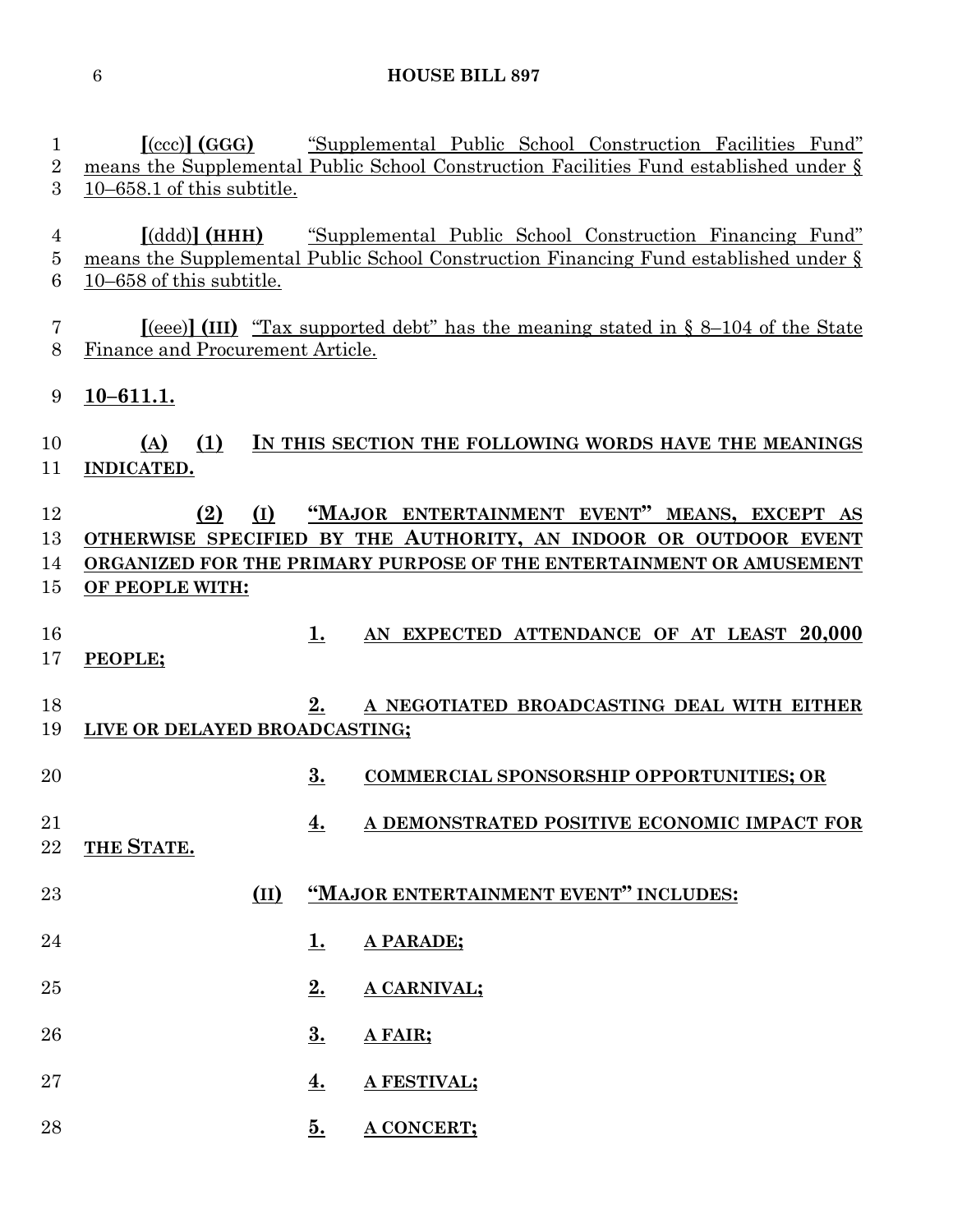| 1                |                                                 | 6.        | AN EXHIBITION; AND                                                                                                                                                                           |
|------------------|-------------------------------------------------|-----------|----------------------------------------------------------------------------------------------------------------------------------------------------------------------------------------------|
| $\overline{2}$   |                                                 | <u>7.</u> | A SHOW.                                                                                                                                                                                      |
| 3<br>4<br>5<br>6 | (3)<br>(I)<br>ORGANIZATION OR ASSOCIATION WITH: |           | "MAJOR SPORTING EVENT" MEANS, EXCEPT AS OTHERWISE<br>SPECIFIED BY THE AUTHORITY, A PROFESSIONAL OR AN AMATEUR SPORTING EVENT<br>THAT IS SANCTIONED BY A REGIONAL, NATIONAL, OR INTERNATIONAL |
| 7<br>8           | PEOPLE;                                         | 1.        | AN EXPECTED ATTENDANCE OF AT LEAST 20,000                                                                                                                                                    |
| 9<br>10          | LIVE OR DELAYED BROADCASTING;                   | 2.        | A NEGOTIATED BROADCASTING DEAL WITH EITHER                                                                                                                                                   |
| 11               |                                                 | 3.        | <b>COMMERCIAL SPONSORSHIP OPPORTUNITIES; OR</b>                                                                                                                                              |
| 12<br>13         | THE STATE.                                      | 4.        | A DEMONSTRATED POSITIVE ECONOMIC IMPACT FOR                                                                                                                                                  |
| 14               | (II)                                            |           | "MAJOR SPORTING EVENT" DOES NOT INCLUDE:                                                                                                                                                     |
| 15               |                                                 | 1.        | A PROFESSIONAL FOOTBALL GAME, EXCEPT FOR:                                                                                                                                                    |
| 16               |                                                 | A.        | THE SUPER BOWL; OR                                                                                                                                                                           |
| 17<br>18         |                                                 | <b>B.</b> | AN EXHIBITION OR CHAMPIONSHIP GAME FOR AN<br>ORGANIZATION OTHER THAN THE NATIONAL FOOTBALL LEAGUE;                                                                                           |
| 19               |                                                 | 2.        | A PROFESSIONAL BASEBALL GAME, EXCEPT FOR:                                                                                                                                                    |
| 20               |                                                 | А.        | A MAJOR LEAGUE BASEBALL ALL-STAR GAME; OR                                                                                                                                                    |
| 21<br>22         |                                                 | <b>B.</b> | AN EXHIBITION OR CHAMPIONSHIP GAME FOR AN<br>ORGANIZATION OTHER THAN MAJOR LEAGUE BASEBALL; OR                                                                                               |
| 23               |                                                 | 3.        | A PROFESSIONAL BASKETBALL GAME.                                                                                                                                                              |
| 24<br>25         | (4)<br><b>EVENT PROGRAM.</b>                    |           | "PROGRAM" MEANS THE MAJOR SPORTS AND ENTERTAINMENT                                                                                                                                           |
| 26<br>$27\,$     | <u>(1)</u><br>(B)<br>PROGRAM IN THE AUTHORITY.  |           | THERE IS A MAJOR SPORTS AND ENTERTAINMENT EVENT                                                                                                                                              |
| 28               | (2)                                             |           | THE PURPOSE OF THE PROGRAM IS TO:                                                                                                                                                            |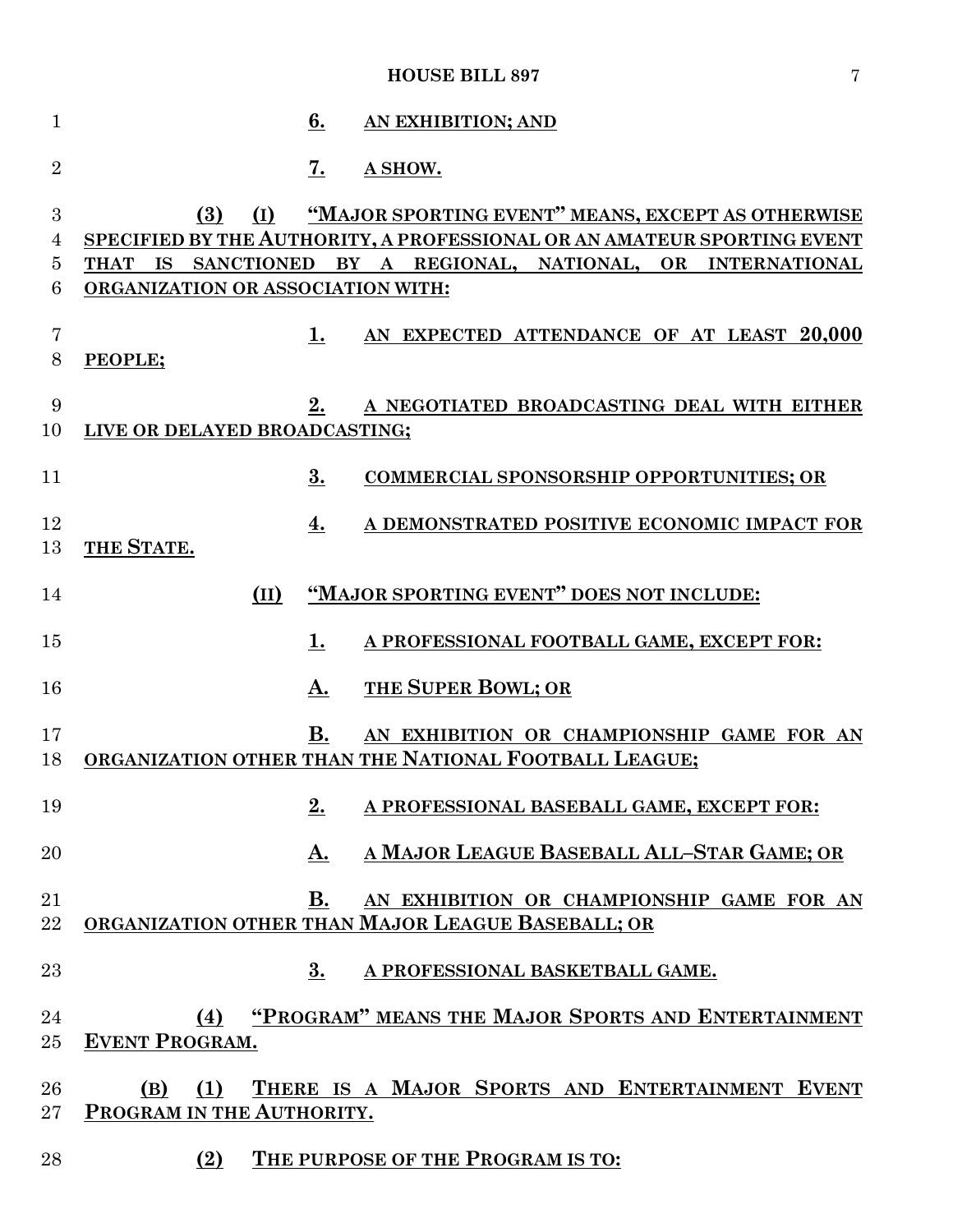**(I) ATTRACT MAJOR SPORTING EVENTS AND MAJOR ENTERTAINMENT EVENTS TO THE STATE; (II) ATTRACT FANS, PARTICIPANTS, AND TOURISTS TO THE STATE FOR MAJOR SPORTING EVENTS; (III) GENERATE POSITIVE MEDIA COVERAGE FOR THE STATE; AND (IV) GENERATE A POSITIVE ECONOMIC IMPACT FOR THE STATE. (C) MARYLAND SPORTS, ESTABLISHED UNDER § 10–611 OF THIS SUBTITLE, SHALL IMPLEMENT AND ADMINISTER THE PROGRAM IN ACCORDANCE WITH THIS SECTION. (D) WITH APPROVAL FROM THE AUTHORITY AND TO ASSIST WITH THE COSTS OF ATTRACTING AND ORGANIZING A MAJOR SPORTING EVENT OR MAJOR ENTERTAINMENT EVENT, INCLUDING EXPENSES ASSOCIATED WITH ADVERTISING, PROMOTIONS, AND CAPITAL PROJECTS, FUNDING MAY BE AWARDED TO: (1) A NONPROFIT ORGANIZATION; (2) A FOR–PROFIT ORGANIZATION; (3) A COUNTY; OR (4) A BUSINESS ENTITY. 10–611.2. (A) IN THIS SECTION, "FUND" MEANS THE MAJOR SPORTS AND ENTERTAINMENT EVENT PROGRAM FUND. (B) THERE IS A MAJOR SPORTS AND ENTERTAINMENT EVENT PROGRAM FUND. (C) (1) THE MAJOR SPORTS AND ENTERTAINMENT EVENT PROGRAM FUND IS A CONTINUING, NONLAPSING FUND THAT SHALL BE AVAILABLE TO IMPLEMENT THE MAJOR SPORTS AND ENTERTAINMENT EVENT PROGRAM ESTABLISHED UNDER § 10–611.1 OF THIS SUBTITLE. (2) (I) THE AUTHORITY SHALL:**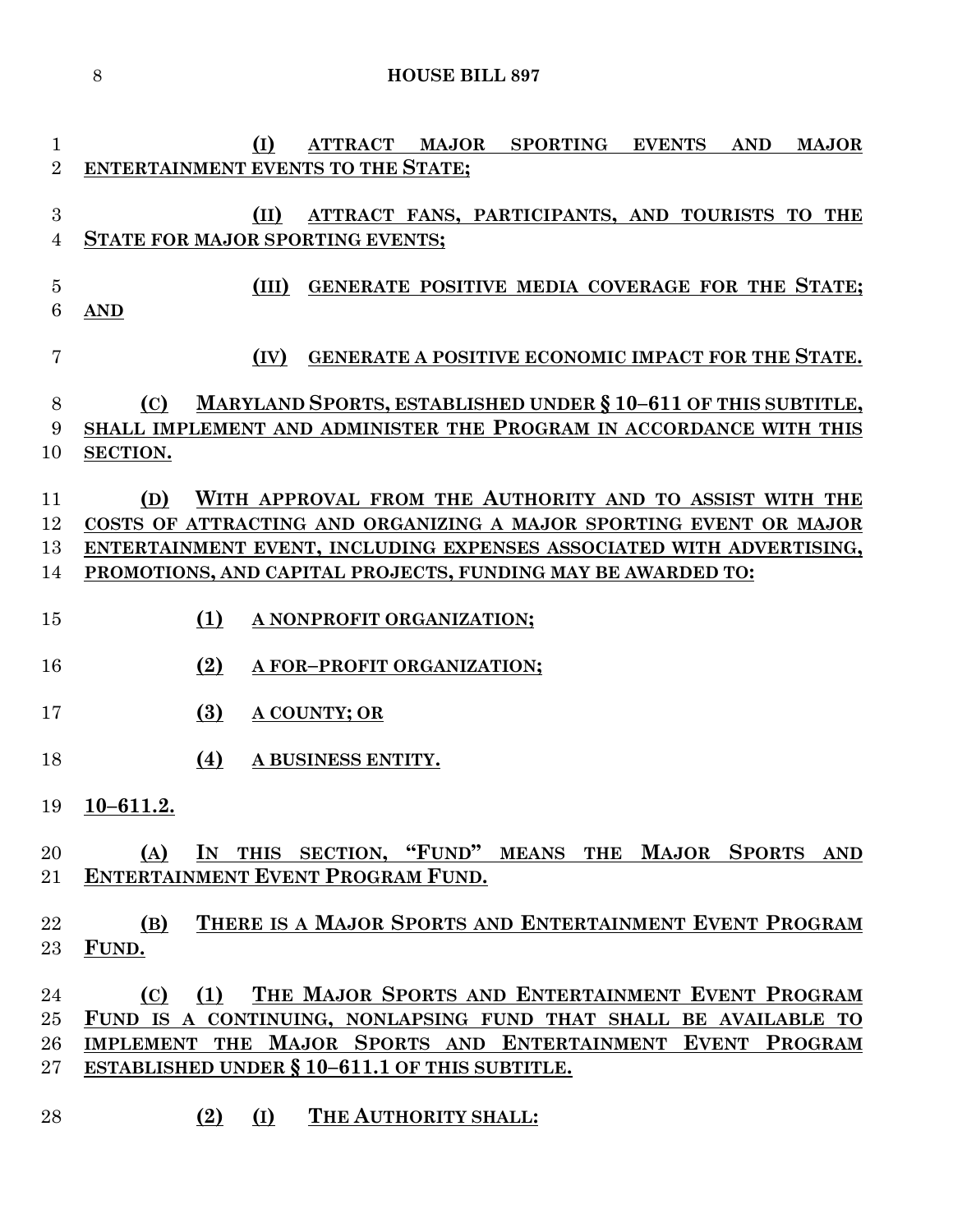| $\mathbf{1}$    | USE THE FUND AS A REVOLVING FUND FOR CARRYING<br>1.                                             |
|-----------------|-------------------------------------------------------------------------------------------------|
| $\overline{2}$  | OUT THE PROVISIONS OF § 10-611.1 OF THIS SUBTITLE; AND                                          |
|                 |                                                                                                 |
| 3               | PAY EXPENSES FROM THE FUND RELATED TO THE<br>2.                                                 |
| 4               | <b>MAJOR SPORTS AND ENTERTAINMENT EVENT PROGRAM ESTABLISHED UNDER §</b>                         |
| 5               | 10-611.1 OF THIS SUBTITLE.                                                                      |
|                 |                                                                                                 |
| $6\phantom{.}6$ | <b>THE</b><br>AUTHORITY MAY USE<br><b>FUND</b><br>(II)<br><b>THE</b><br><b>TO</b><br><b>PAY</b> |
| 7               | ADMINISTRATIVE AND OPERATING COSTS OF THE PROGRAM INCLUDING COSTS TO                            |
| 8               | <b>MARKET AND ADVERTISE THE PROGRAM.</b>                                                        |
|                 |                                                                                                 |
| 9               | THE FUND CONSISTS OF:<br>(D)                                                                    |
|                 |                                                                                                 |
| 10              | MONEY DISTRIBUTED TO THE FUND UNDER $\S 9-120(B)(1)(IX)$ OF<br>(1)                              |
|                 |                                                                                                 |
| 11              | THE STATE GOVERNMENT ARTICLE;                                                                   |
| 12              |                                                                                                 |
|                 | MONEY APPROPRIATED IN THE STATE BUDGET TO THE FUND;<br>(2)                                      |
|                 |                                                                                                 |
| 13              | ANY INTEREST EARNINGS OF THE FUND; AND<br>(3)                                                   |
|                 |                                                                                                 |
| 14              | ANY ADDITIONAL MONEY MADE AVAILABLE FROM ANY PUBLIC<br>(4)                                      |
| 15              | SOURCE FOR THE PURPOSES ESTABLISHED FOR THE FUND.                                               |
|                 |                                                                                                 |
| 16              | THE STATE TREASURER SHALL INVEST THE MONEY OF THE FUND<br>(1)<br>(E)                            |
| 17              | IN THE SAME MANNER AS OTHER STATE FUNDS.                                                        |
|                 |                                                                                                 |
| 18              | ANY INVESTMENT EARNINGS SHALL BE CREDITED TO THE FUND.<br>(2)                                   |
|                 |                                                                                                 |
| 19              | NO PART OF THE FUND MAY REVERT OR BE CREDITED TO THE<br>(3)                                     |
|                 | 20 GENERAL FUND OR ANY SPECIAL FUND OF THE STATE.                                               |
|                 |                                                                                                 |
| 21              | $10 - 613.$                                                                                     |
|                 |                                                                                                 |
| 22              | The Authority may review and make recommendations on proposed<br>(b)                            |
| $^{23}$         | convention center facilities, the Hippodrome Performing Arts facility, [and]<br>the             |
| 24              | Hagerstown Multi–Use Sports and Events Facility, AND A PRINCE GEORGE'S COUNTY                   |
| 25              | <b>BLUE LINE CORRIDOR FACILITY, including the expansion and enhancement of the</b>              |
| 26              | Baltimore City Convention Center and the Ocean City Convention Center and the                   |
| $27\,$          | <u>development and construction of the Montgomery County Conference Center, the</u>             |
| 28              | <u>Hippodrome Performing Arts Center, [and] the Hagerstown Multi–Use Sports and Events</u>      |
| 29              | Facility, AND A PRINCE GEORGE'S COUNTY BLUE LINE CORRIDOR FACILITY with                         |
| 30              | respect to location, purpose, design, function, capacity, parking, costs, funding mechanisms,   |
| $31\,$          | and revenue alternatives, with specific recommendations on:                                     |
|                 |                                                                                                 |

32 (1) the level of support from the private sector;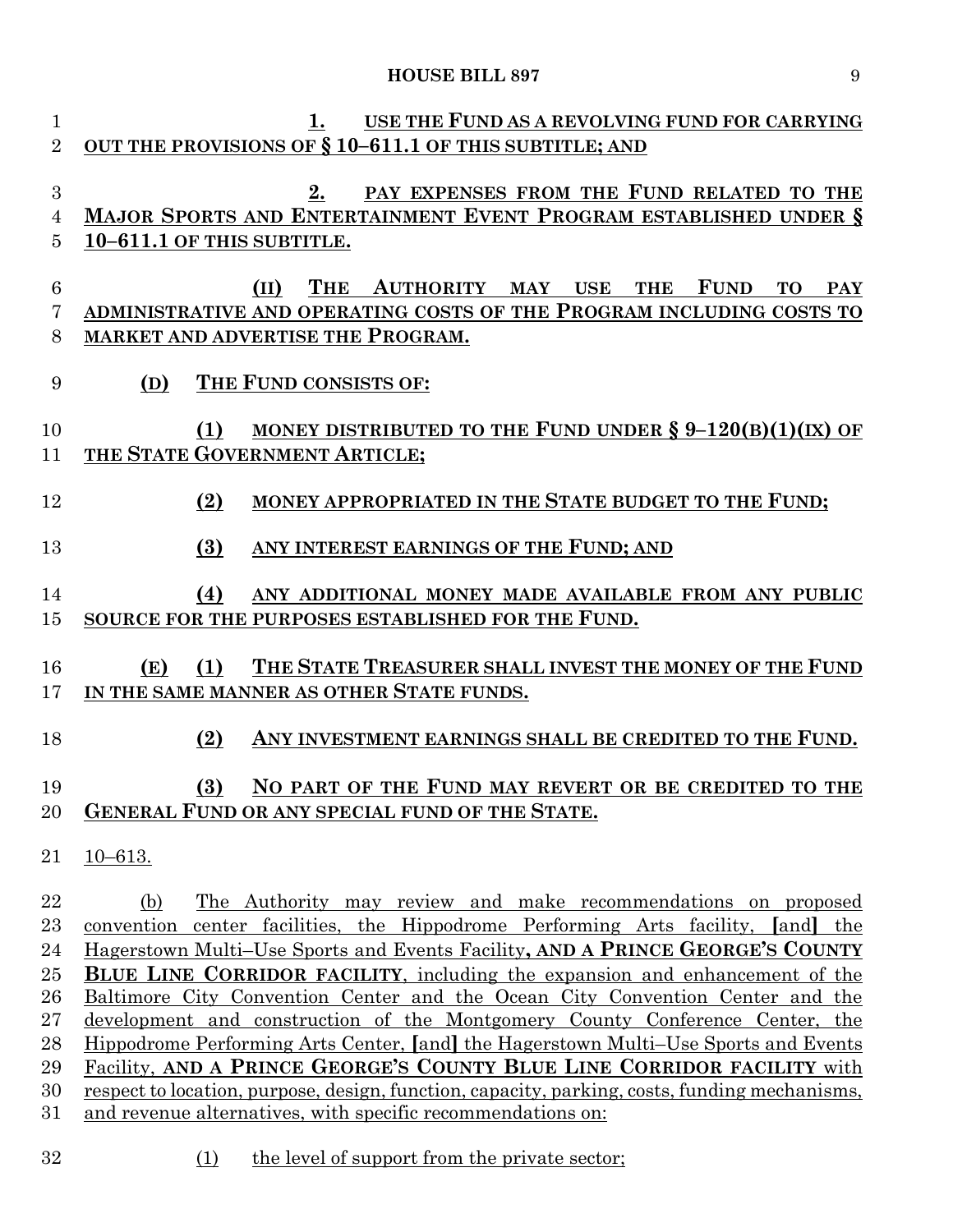|                    | $10\,$                               |                  | <b>HOUSE BILL 897</b>                                                                                                                                               |
|--------------------|--------------------------------------|------------------|---------------------------------------------------------------------------------------------------------------------------------------------------------------------|
| $\mathbf{1}$       |                                      | (2)              | the type of support from the private sector;                                                                                                                        |
| $\overline{2}$     |                                      | $\Omega$         | special taxing sources;                                                                                                                                             |
| $\boldsymbol{3}$   |                                      | (4)              | projected revenues;                                                                                                                                                 |
| 4                  |                                      | $\left(5\right)$ | <u>bonding authority and the source of debt service; and</u>                                                                                                        |
| 5                  |                                      | $\circ$          | the fiscal impact on the State of any revenue alternatives.                                                                                                         |
| 6                  | $10 - 618.$                          |                  |                                                                                                                                                                     |
| 7                  | (b)                                  |                  | The Authority may:                                                                                                                                                  |
| 8                  |                                      | (1)              | acquire by any of the means specified in $\S 10-620(a)$ of this subtitle:                                                                                           |
| 9                  |                                      |                  | a site at Camden Yards for a facility;<br>(i)                                                                                                                       |
| 10                 |                                      |                  | a Baltimore Convention site or an interest in the site;<br>(ii)                                                                                                     |
| 11                 |                                      |                  | an Ocean City Convention site or an interest in the site;<br>(iii)                                                                                                  |
| 12                 |                                      |                  | a Montgomery County Conference site or an interest in the site;<br>(iv)                                                                                             |
| 13<br>14           | [and]                                |                  | a Hippodrome Performing Arts site or an interest in the site;<br>(v)                                                                                                |
| $15\,$<br>16       | interest in the site; and            |                  | a Hagerstown Multi–Use Sports and Events Facility site or an<br>(vi)                                                                                                |
| 17<br>18           | IN THE SITE; AND                     |                  | (VII) A SPORTS ENTERTAINMENT FACILITY SITE OR AN INTEREST                                                                                                           |
| 19<br>20           |                                      |                  | (VIII) A PRINCE GEORGE'S COUNTY BLUE LINE CORRIDOR<br>FACILITY SITE OR AN INTEREST IN THE SITE; AND                                                                 |
| 21<br>22           |                                      | (2)              | construct or enter into a contract to construct a facility on a site it<br>acquires under this subsection.                                                          |
| $23\,$             | $10 - 620.$                          |                  |                                                                                                                                                                     |
| 24<br>$25\,$<br>26 | (b)<br>Legislative Policy Committee. | (1)              | The exercise of authority under this subsection is subject to subsection<br>(a) of this section, the prior approval of the Board of Public Works, and review by the |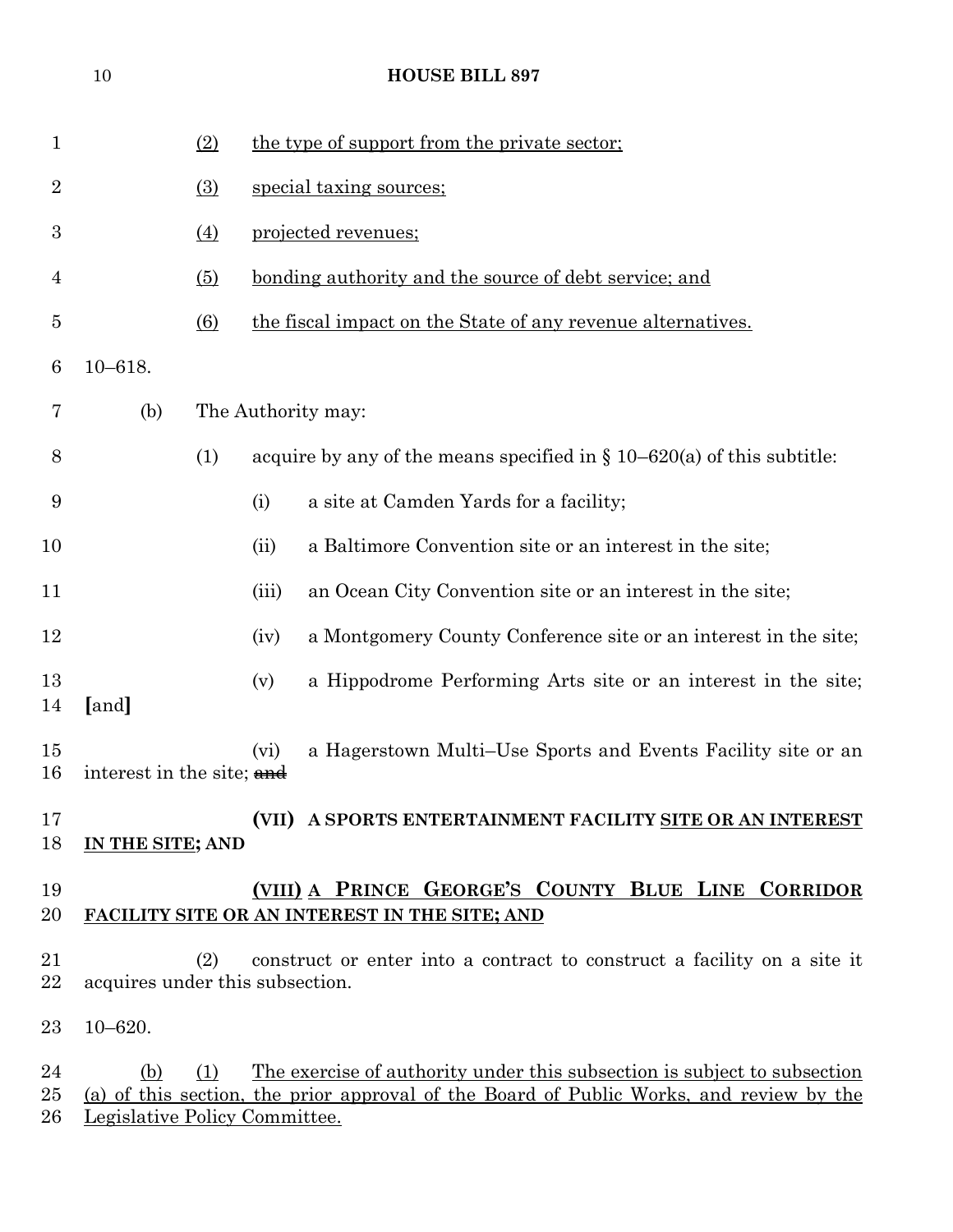| $\mathbf{1}$<br>$\overline{2}$ | (2)<br>The Authority may condemn any private property for any purpose of<br>the Authority:                                                                                                                                                                                              |
|--------------------------------|-----------------------------------------------------------------------------------------------------------------------------------------------------------------------------------------------------------------------------------------------------------------------------------------|
| $\boldsymbol{3}$               | in accordance with Title 12 of the Real Property Article; and<br>$\Omega$                                                                                                                                                                                                               |
| $\overline{4}$<br>5            | only in Camden Yards [and], at the Hippodrome Performing Arts<br>(ii)<br>site, AND AT A PRINCE GEORGE'S COUNTY BLUE LINE CORRIDOR FACILITY SITE.                                                                                                                                        |
| 6<br>7                         | The exercise of authority under this subsection is subject to the prior<br>(d)<br>(1)<br>approval of the Board of Public Works.                                                                                                                                                         |
| 8<br>9<br>10<br>11             | On request of the Authority, the State, a unit of the State, or a political<br>(2)<br>subdivision may lease, lend, grant, or otherwise convey to the Authority, property,<br>including property devoted to public use, as necessary or convenient for the purposes of this<br>subtitle. |
| 12<br>13                       | The State may lease or sublease a facility, or an interest in a facility,<br>(3)<br>from or to the Authority, whether or not constructed or usable.                                                                                                                                     |
| 14<br>$15\,$                   | (4)<br>Lease payments to the Authority appropriated by the State shall be<br>transferred to:                                                                                                                                                                                            |
| 16<br>17                       | the Baltimore Convention Fund if appropriated for a Baltimore<br>(i)<br>Convention facility;                                                                                                                                                                                            |
| 18<br>19                       | the Camden Yards Fund if appropriated for a sports facility or<br>(ii)<br>other facility at Camden Yards;                                                                                                                                                                               |
| 20<br>21                       | the Hippodrome Performing Arts Fund if appropriated for a<br>(iii)<br>Hippodrome Performing Arts facility;                                                                                                                                                                              |
| 22<br>23                       | the Montgomery County Conference Fund if appropriated for a<br>(iv)<br>Montgomery County Conference facility;                                                                                                                                                                           |
| 24<br>$25\,$                   | the Ocean City Convention Fund if appropriated for an Ocean<br>(v)<br>City Convention facility; [or]                                                                                                                                                                                    |
| 26<br>$27\,$                   | the Hagerstown Multi–Use Sports and Events Facility Fund if<br>(vi)<br>appropriated for a Hagerstown Multi–Use Sports and Events Facility; $\Theta$ <b>R</b>                                                                                                                            |
| 28<br>29                       | (VII) THE SPORTS ENTERTAINMENT FACILITIES FINANCING<br>FUND IF APPROPRIATED FOR A SPORTS ENTERTAINMENT FACILITY; OR                                                                                                                                                                     |
| 30<br>31<br>32                 | (VIII) THE PRINCE GEORGE'S COUNTY BLUE LINE CORRIDOR<br><b>FACILITY FUND IF APPROPRIATED FOR A PRINCE GEORGE'S COUNTY BLUE LINE</b><br><b>CORRIDOR FACILITY.</b>                                                                                                                        |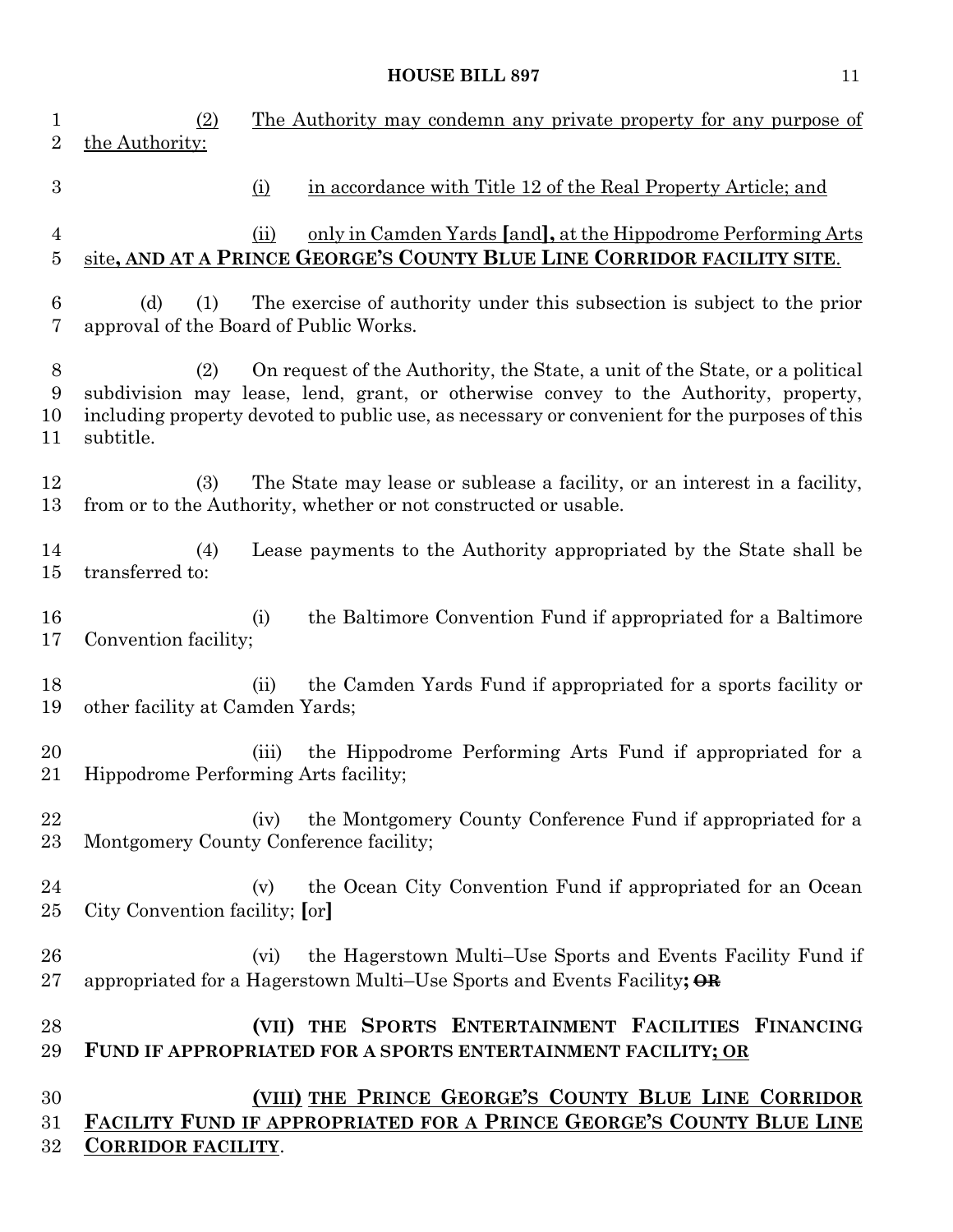(e) (1) This subsection does not apply to the Camden Yards site, Baltimore Convention site, Ocean City Convention site, Hippodrome Performing Arts site, any Baltimore City public school site, any racing facility, the Hagerstown Multi–Use Sports and Events Facility site, any supplemental facility site, **[**or**]** any public school site**, OR A SPORTS ENTERTAINMENT FACILITY, OR A PRINCE GEORGE'S COUNTY BLUE LINE CORRIDOR FACILITY SITE**.

 (2) The Authority and any Authority affiliate are subject to applicable planning, zoning, and development regulations to the same extent as a private commercial or industrial enterprise.

10–625.

(a) Except as provided in subsection (b) of this section, the Authority shall submit:

 (2) annual reports on the additional tax revenues generated by each of the 13 following facilities<del>, prepared in cooperation with the Office of the Comptroller and the</del> Department of Budget and Management:

- (i) the Baltimore Convention facility;
- (ii) the Hippodrome Performing Arts facility;
- 17 (iii) the Montgomery County Conference facility;
- (iv) the Ocean City Convention facility; **[**and**]**
- (v) the Hagerstown Multi–Use Sports and Events Facility**; AND**
- **(VI) A SPORTS ENTERTAINMENT FACILITY; AND**

### **(VII) A PRINCE GEORGE'S COUNTY BLUE LINE CORRIDOR FACILITY SITE**.

10–628.

 (c) (1) Unless authorized by the General Assembly, the Board of Public Works may not approve an issuance by the Authority of bonds, whether taxable or tax exempt, that constitute tax supported debt or nontax supported debt if, after issuance, there would be outstanding and unpaid more than the following face amounts of the bonds for the purpose of financing acquisition, construction, renovation, and related expenses for construction management, professional fees, and contingencies in connection with:

- 
- (i) the Baltimore Convention facility \$55,000,000;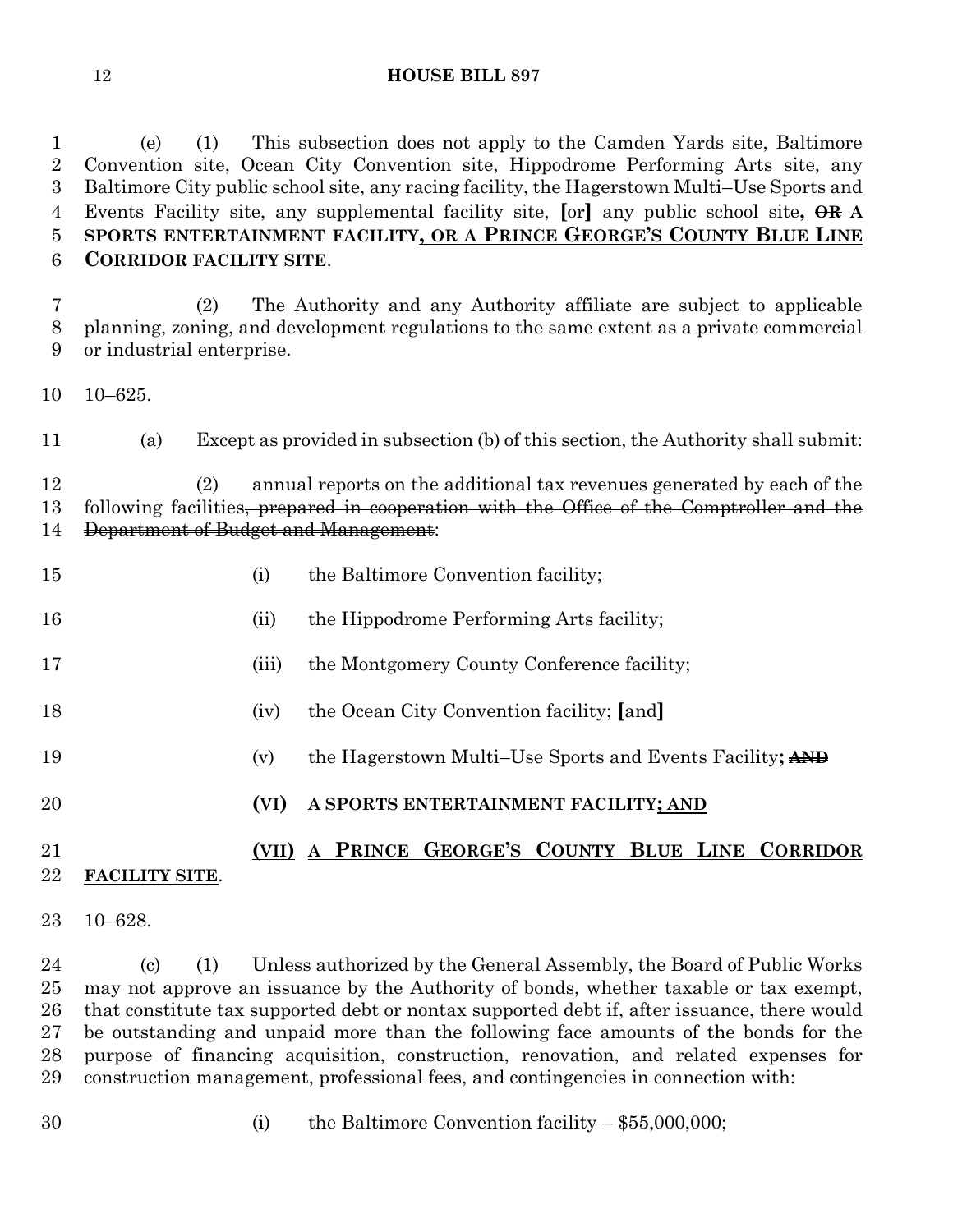| $\mathbf{1}$   |                                    | (ii)   | the Hippodrome Performing Arts facility $-$ \$20,250,000;                                |
|----------------|------------------------------------|--------|------------------------------------------------------------------------------------------|
| $\overline{2}$ |                                    | (iii)  | the Montgomery County Conference facility $-$ \$23,185,000;                              |
| 3              |                                    | (iv)   | the Ocean City Convention facility $-$ \$24,500,000;                                     |
| $\overline{4}$ |                                    | (v)    | Baltimore City public school facilities $- $1,100,000,000;$                              |
| $\overline{5}$ |                                    | (vi)   | supplemental facilities $-$ \$25,000,000;                                                |
| 6              |                                    | (vii)  | racing facilities $-$ \$375,000,000;                                                     |
| 7              |                                    | (viii) | public school facilities in the State $-$ \$2,200,000,000; [and]                         |
| 8<br>9         | $$59,500,000;$ AND                 | (ix)   | the Hagerstown Multi-Use Sports and Events Facility –                                    |
| 10             |                                    | (X)    | SPORTS ENTERTAINMENT FACILITIES - \$200,000,000; AND                                     |
| 11<br>12       | <b>FACILITIES - \$400,000,000.</b> | (XI)   | <b>GEORGE'S</b><br><b>COUNTY BLUE</b><br><b>PRINCE</b><br><b>LINE</b><br><b>CORRIDOR</b> |
| 13             | $10 - 646.3.$                      |        |                                                                                          |
| 14             | (A)                                |        | EXCEPT AS AUTHORIZED BY § 10-639 OF THIS SUBTITLE, TO FINANCE                            |
| 15             |                                    |        | SITE ACQUISITION, DESIGN, CONSTRUCTION, EQUIPPING, AND FURNISHING OF ANY                 |
| 16             |                                    |        | SEGMENT OF A SPORTS ENTERTAINMENT FACILITY, THE AUTHORITY SHALL COMPLY                   |
| 17             | WITH THIS SECTION.                 |        |                                                                                          |
| 18             | (1)<br>(B)                         |        | THE AUTHORITY SHALL HAVE RECEIVED A WRITTEN REQUEST                                      |
| 19             |                                    |        | FOR FINANCING AND CONSTRUCTION MANAGEMENT SERVICES FROM THE STATE, A                     |
| 20             |                                    |        | COUNTY, OR A LOCAL GOVERNMENT IN WHICH THE SPORTS ENTERTAINMENT                          |
| 21             |                                    |        | FACILITY IS LOCATED OR TO BE LOCATED.                                                    |
| 22             | (2)                                |        | THE REQUEST SHALL INCLUDE:                                                               |
| 23             |                                    | (I)    | THE LOCATION OF THE<br><b>PROPOSED</b><br><b>SPORTS</b>                                  |
| 24             | ENTERTAINMENT FACILITY;            |        |                                                                                          |
| 25             |                                    | (II)   | THE AMOUNT, SOURCE, AND TIMING OF FUNDING NOT                                            |
| 26             |                                    |        |                                                                                          |
|                |                                    |        | INCLUDING AUTHORITY BONDS WHICH MAY BE ISSUED TO FINANCE THE PROPOSED                    |
| $27\,$         |                                    |        | SPORTS ENTERTAINMENT FACILITY; AND                                                       |
| 28             |                                    | (III)  | A DESCRIPTION OF THE ANTICIPATED USE OF THE                                              |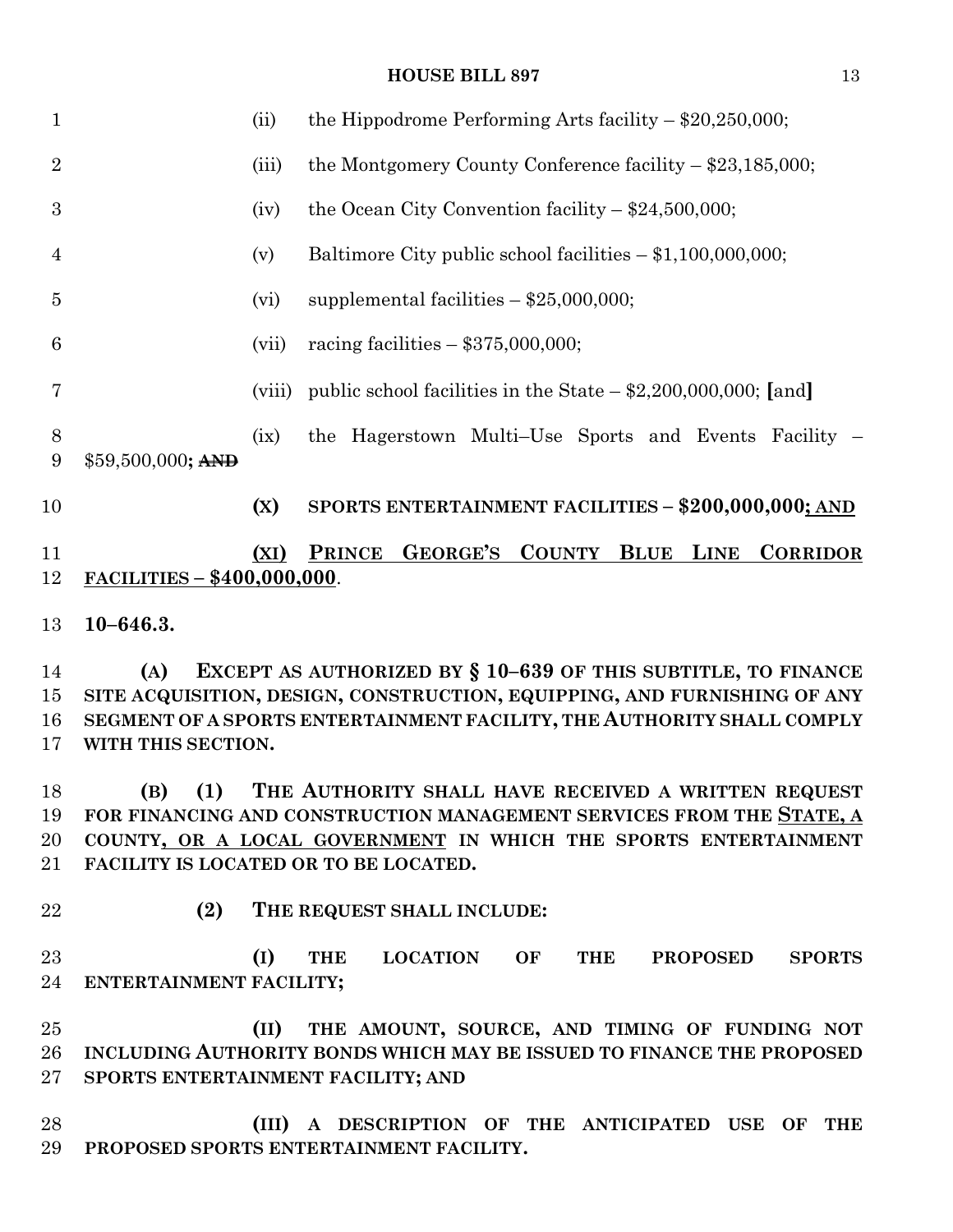**(C) THE AUTHORITY SHALL PROVIDE THE FISCAL COMMITTEES OF THE GENERAL ASSEMBLY, AT LEAST 45 DAYS BEFORE SEEKING APPROVAL OF THE BOARD OF PUBLIC WORKS FOR EACH BOND ISSUE OR OTHER BORROWING, A COMPREHENSIVE FINANCING PLAN FOR THE RELEVANT SEGMENT OF THE FACILITY.**

 **(D) THE AUTHORITY SHALL OBTAIN THE APPROVAL OF THE BOARD OF PUBLIC WORKS OF THE PROPOSED BOND ISSUE, THE FINANCING PLAN, AND THE AGREEMENT UNDER SUBSECTION (E) OF THIS SECTION.**

 **(E) THE AUTHORITY MAY NOT ISSUE BONDS TO FINANCE A SPORTS ENTERTAINMENT FACILITY UNTIL THE AUTHORITY SECURES A WRITTEN AGREEMENT WITH THE STATE, COUNTY, OR LOCAL GOVERNMENT IN WHICH THE SPORTS ENTERTAINMENT FACILITY IS LOCATED, AS APPROVED BY THE BOARD OF PUBLIC WORKS, UNDER WHICH:**

 **(1) THE SOURCE OF FUNDING AND THE ORDER IN WHICH FUNDS WILL BE SPENT IS DESCRIBED; AND**

#### **(2) THE STATE, COUNTY, OR LOCAL GOVERNMENT AGREES TO:**

 **(I) OWN, MARKET, PROMOTE, AND OPERATE OR CONTRACT FOR THE MARKETING, PROMOTION, AND OPERATION OF THE SPORTS ENTERTAINMENT FACILITY IN A MANNER THAT MAXIMIZES THE FACILITY'S ECONOMIC RETURN;**

 **(II) MAINTAIN AND REPAIR OR CONTRACT FOR THE MAINTENANCE AND REPAIR OF THE SPORTS ENTERTAINMENT FACILITY SO AS TO KEEP THE SPORTS ENTERTAINMENT FACILITY IN FIRST–CLASS OPERATING CONDITION; AND**

 **(III) ANY OTHER TERMS OR CONDITIONS DEEMED NECESSARY OR APPROPRIATE BY THE AUTHORITY.**

 **(F) ON OR BEFORE DECEMBER 31 EACH YEAR, A COUNTY OR LOCAL GOVERNMENT IN WHICH A SPORTS ENTERTAINMENT FACILITY FINANCED IN WHOLE OR IN PART UNDER THIS SUBTITLE IS LOCATED SHALL REPORT TO THE SENATE BUDGET AND TAXATION COMMITTEE AND THE HOUSE APPROPRIATIONS COMMITTEE, IN ACCORDANCE WITH § 2–1257 OF THE STATE GOVERNMENT ARTICLE, ON THE SPORTS ENTERTAINMENT FACILITY'S ASSESSMENT OF THE MAINTENANCE AND REPAIR NEEDED TO KEEP THE FACILITY IN OPERATING ORDER.**

 **(G) (1) A BOND ISSUED TO FINANCE A SPORTS ENTERTAINMENT FACILITY:**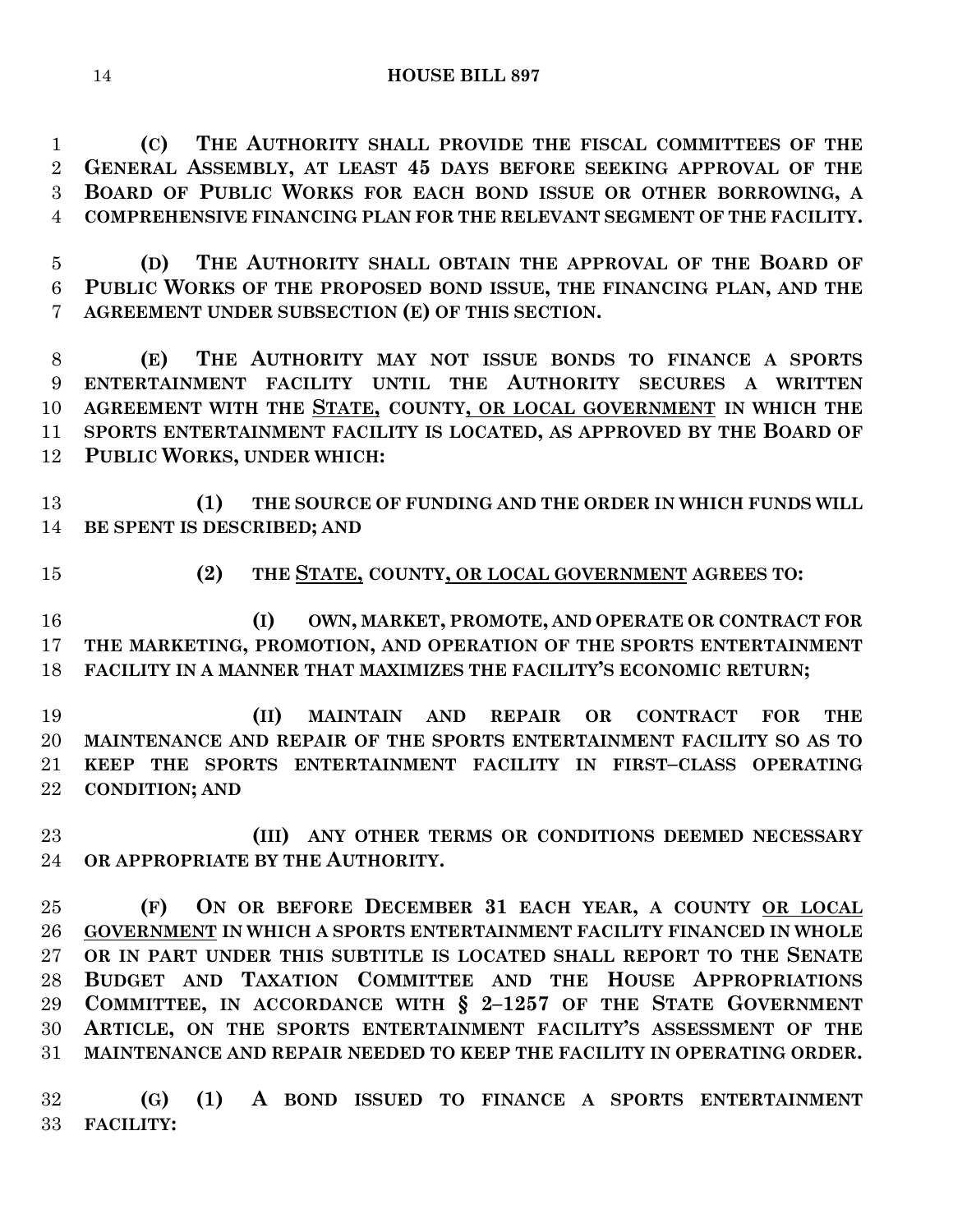**(I) IS A LIMITED OBLIGATION OF THE AUTHORITY PAYABLE SOLELY FROM MONEY PLEDGED BY THE AUTHORITY TO THE PAYMENT OF THE PRINCIPAL OF AND THE PREMIUM AND INTEREST ON THE BOND OR MONEY MADE AVAILABLE TO THE AUTHORITY FOR THAT PURPOSE;**

 **(II) IS NOT A DEBT, LIABILITY, OR PLEDGE OF THE FAITH AND CREDIT OR THE TAXING POWER OF THE STATE, THE AUTHORITY, OR ANY OTHER GOVERNMENTAL UNIT BUT IS ONLY A LIMITED OBLIGATION OF THE AUTHORITY PAYABLE SOLELY FROM MONEY MADE AVAILABLE TO THE AUTHORITY FOR THAT PURPOSE; AND**

 **(III) MAY NOT GIVE RISE TO ANY PECUNIARY LIABILITY OF THE STATE, THE AUTHORITY, OR ANY OTHER GOVERNMENTAL UNIT BUT IS ONLY A LIMITED OBLIGATION OF THE AUTHORITY PAYABLE SOLELY FROM MONEY PLEDGED BY THE AUTHORITY.**

 **(2) THE ISSUANCE OF A BOND TO FINANCE A SPORTS ENTERTAINMENT FACILITY IS NOT DIRECTLY, INDIRECTLY, OR CONTINGENTLY A MORAL OR OTHER OBLIGATION OF THE STATE, THE AUTHORITY, OR ANY OTHER GOVERNMENTAL UNIT TO LEVY OR PLEDGE ANY TAX OR TO MAKE AN APPROPRIATION TO PAY THE BOND.**

 **(3) EACH BOND SHALL STATE ON ITS FACE THE PROVISIONS OF PARAGRAPHS (1) AND (2) OF THIS SUBSECTION.**

 **(H) THE SOLE SOURCE OF PAYMENT FOR BONDS ISSUED FOR A SPORTS ENTERTAINMENT FACILITY SHALL BE MONEY ON DEPOSIT IN THE SPORTS ENTERTAINMENT FACILITIES FINANCING FUND.**

**10–646.4.**

 **(A) EXCEPT AS ALLOWED BY § 10–639 OF THIS SUBTITLE, TO FINANCE SITE ACQUISITION AND THE PLANNING, DESIGN, AND CONSTRUCTION OF A PRINCE GEORGE'S COUNTY BLUE LINE CORRIDOR FACILITY, THE AUTHORITY SHALL COMPLY WITH THIS SECTION.**

 **(B) AT LEAST 45 DAYS BEFORE SEEKING APPROVAL OF THE BOARD OF PUBLIC WORKS FOR EACH BOND ISSUE OR OTHER BORROWING, THE AUTHORITY SHALL PROVIDE, IN ACCORDANCE WITH § 2–1257 OF THE STATE GOVERNMENT ARTICLE, TO THE FISCAL COMMITTEES OF THE GENERAL ASSEMBLY A COMPREHENSIVE FINANCING PLAN FOR THE RELEVANT PRINCE GEORGE'S COUNTY BLUE LINE CORRIDOR FACILITY THAT INCLUDES:**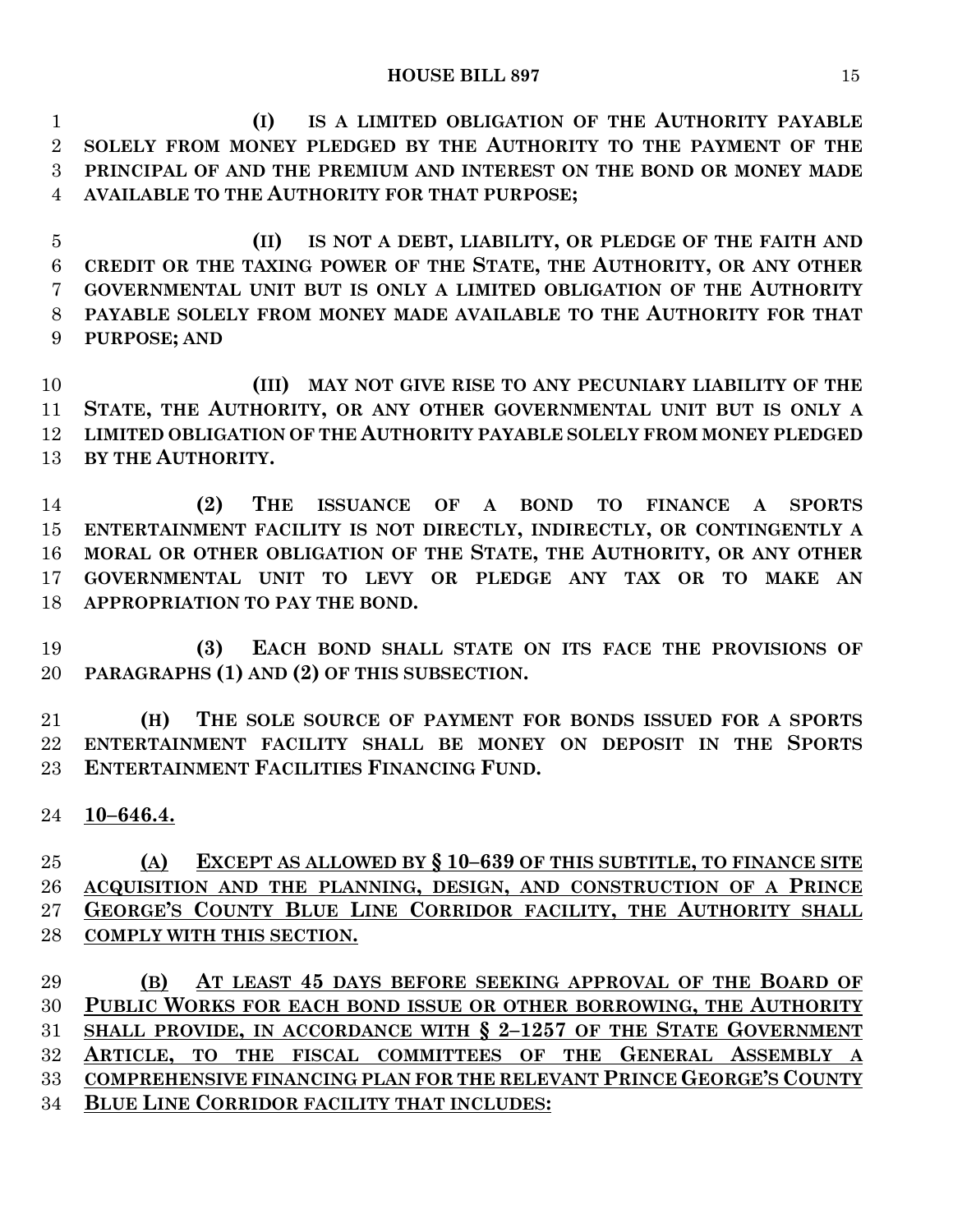| 1              | THE AGGREGATE AMOUNT OF FUNDS NEEDED FOR THE PRINCE<br>(1)                                                                               |
|----------------|------------------------------------------------------------------------------------------------------------------------------------------|
| $\overline{2}$ | GEORGE'S COUNTY BLUE LINE CORRIDOR FACILITY TO BE FINANCED WITH THE                                                                      |
| 3              | PROPOSED BONDS;                                                                                                                          |
|                |                                                                                                                                          |
| $\overline{4}$ | A DESCRIPTION OF THE PRINCE GEORGE'S COUNTY BLUE LINE<br>(2)                                                                             |
| $\bf 5$        | CORRIDOR FACILITY TO BE CONSTRUCTED OR RENOVATED;                                                                                        |
|                |                                                                                                                                          |
| 6              | (3)<br>THE ANTICIPATED TOTAL DEBT SERVICE FOR THE PROPOSED                                                                               |
| 7              | <b>BOND ISSUE:</b>                                                                                                                       |
| 8              | (4)<br>THE ANTICIPATED TOTAL DEBT SERVICE WHEN COMBINED WITH                                                                             |
| 9              | THE DEBT SERVICE FOR ALL PRIOR OUTSTANDING BOND ISSUES FOR PRINCE                                                                        |
| 10             | <b>GEORGE'S COUNTY BLUE LINE CORRIDOR FACILITIES; AND</b>                                                                                |
|                |                                                                                                                                          |
| 11             | ANTICIPATED PROJECT COSTS FOR THE PRINCE GEORGE'S<br>(5)                                                                                 |
| 12             | COUNTY BLUE LINE CORRIDOR FACILITY.                                                                                                      |
|                |                                                                                                                                          |
| 13             | (1)<br>A BOND ISSUED TO FINANCE SITE ACQUISITION, PLANNING,<br>(C)                                                                       |
| 14             | DESIGN, AND CONSTRUCTION OR RENOVATIONS OF OR IMPROVEMENTS TO A                                                                          |
| 15             | PRINCE GEORGE'S COUNTY BLUE LINE CORRIDOR FACILITY:                                                                                      |
|                |                                                                                                                                          |
| 16             | IS A LIMITED OBLIGATION OF THE AUTHORITY PAYABLE<br>(I)                                                                                  |
| 17             | SOLELY FROM MONEY PLEDGED BY THE AUTHORITY TO THE PAYMENT OF THE                                                                         |
| 18             | PRINCIPAL OF AND THE PREMIUM AND INTEREST ON THE BOND OR MONEY MADE                                                                      |
| 19             | <b>AVAILABLE TO THE AUTHORITY FOR THAT PURPOSE;</b>                                                                                      |
|                |                                                                                                                                          |
| 20             | (II)<br>IS NOT A DEBT, A LIABILITY, OR A PLEDGE OF THE FAITH<br>AND CREDIT OR THE TAXING POWER OF THE STATE, THE AUTHORITY, OR ANY OTHER |
| 21             |                                                                                                                                          |
| 22             | <b>GOVERNMENTAL UNIT; AND</b>                                                                                                            |
| 23             | (III) MAY NOT GIVE RISE TO ANY PECUNIARY LIABILITY OF THE                                                                                |
| 24             | STATE, THE AUTHORITY, OR ANY OTHER GOVERNMENTAL UNIT.                                                                                    |
|                |                                                                                                                                          |
| 25             | (2)<br>THE ISSUANCE OF A BOND TO FINANCE THE SITE ACQUISITION,                                                                           |
| 26             | PLANNING, DESIGN, AND CONSTRUCTION OR RENOVATIONS OF OR IMPROVEMENTS                                                                     |
| $27\,$         | TO A PRINCE GEORGE'S COUNTY BLUE LINE CORRIDOR FACILITY IS NOT                                                                           |
| 28             | DIRECTLY, INDIRECTLY, OR CONTINGENTLY A MORAL OR OTHER OBLIGATION OF                                                                     |
| 29             | THE STATE, THE AUTHORITY, OR ANY OTHER GOVERNMENTAL UNIT TO LEVY OR                                                                      |
| 30             | PLEDGE ANY TAX OR MAKE ANY APPROPRIATION TO PAY THE BOND.                                                                                |
|                |                                                                                                                                          |
| 31             | (3)<br>EACH BOND SHALL STATE ON ITS FACE THE PROVISIONS OF                                                                               |

**PARAGRAPHS (1) AND (2) OF THIS SUBSECTION.**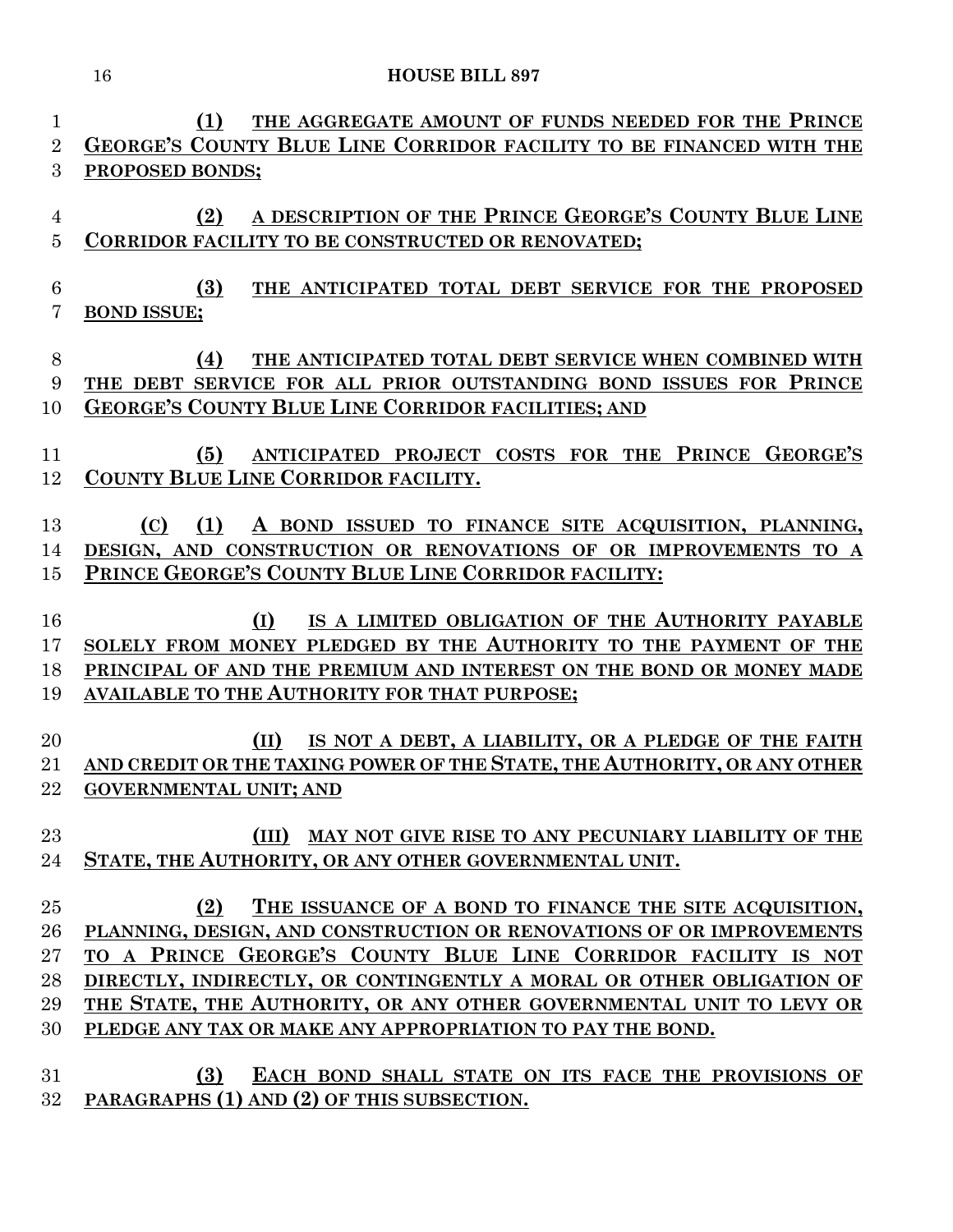| $\mathbf{1}$   | THE AUTHORITY SHALL OBTAIN THE APPROVAL OF THE BOARD OF<br>(D)          |
|----------------|-------------------------------------------------------------------------|
| $\overline{2}$ | PUBLIC WORKS OF THE PROPOSED BOND ISSUE, THE FINANCING PLAN, AND THE    |
| 3              | AGREEMENT UNDER SUBSECTION (E) OF THIS SECTION.                         |
| $\overline{4}$ | THE AUTHORITY MAY NOT ISSUE BONDS TO FINANCE A PRINCE<br>(E)            |
| $\overline{5}$ | GEORGE'S COUNTY BLUE LINE CORRIDOR FACILITY UNTIL THE AUTHORITY         |
| 6              | SECURES A WRITTEN AGREEMENT WITH PRINCE GEORGE'S COUNTY IDENTIFYING     |
| 7              | THE ROLES AND RESPONSIBILITIES OF EACH PARTY WITH RESPECT TO THE PRINCE |
| 8              | <b>GEORGE'S COUNTY BLUE LINE CORRIDOR FACILITY.</b>                     |
| 9              | FOR FISCAL YEAR 2024 AND EACH FISCAL YEAR THEREAFTER, UNTIL<br>(F)      |
| 10             | THE BONDS THAT HAVE BEEN ISSUED TO FINANCE PRINCE GEORGE'S COUNTY BLUE  |
| 11             | LINE CORRIDOR FACILITIES ARE NO LONGER OUTSTANDING AND UNPAID, THE      |
| 12             | COMPTROLLER SHALL DEPOSIT INTO THE PRINCE GEORGE'S COUNTY BLUE LINE     |
| 13             | CORRIDOR FACILITY FUND AN AMOUNT NOT TO EXCEED \$27,000,000 FROM THE    |
| 14             | STATE LOTTERY FUND UNDER $\S 9-120(B)(1)(XI)$ OF THE STATE GOVERNMENT   |
| 15             | ARTICLE.                                                                |
| 16             | $10 - 657.5.$                                                           |
| 17             | IN THIS SECTION, "FUND" MEANS THE SPORTS ENTERTAINMENT<br>(A)           |
| 18             | FACILITIES FINANCING FUND.                                              |
|                |                                                                         |
| 19             | THERE IS A SPORTS ENTERTAINMENT FACILITIES FINANCING FUND.<br>(B)       |
| 20             | (1)<br>THE FUND IS A CONTINUING, NONLAPSING FUND THAT SHALL BE<br>(C)   |
| 21             | AVAILABLE TO IMPLEMENT THIS SUBTITLE CONCERNING SPORTS ENTERTAINMENT    |
| 22             | <b>FACILITIES.</b>                                                      |
| 23             | (2)<br>THE AUTHORITY SHALL:                                             |
| 24             | USE THE FUND AS A REVOLVING FUND FOR CARRYING OUT<br>(I)                |
| 25             | THIS SUBTITLE CONCERNING SPORTS ENTERTAINMENT FACILITIES; AND           |
|                |                                                                         |
| 26             | PAY ANY AND ALL EXPENSES FROM THE FUND THAT ARE<br>(II)                 |
| 27             | INCURRED BY THE AUTHORITY RELATED TO ANY SPORTS ENTERTAINMENT           |
| 28             | FACILITY.                                                               |
|                |                                                                         |
| 29             | TO THE EXTENT CONSIDERED APPROPRIATE BY THE AUTHORITY, THE<br>(D)       |
| 30             | MONEY ON DEPOSIT IN THE FUND SHALL BE PLEDGED TO AND USED TO PAY THE    |
| 31             | <b>FOLLOWING RELATED TO SPORTS ENTERTAINMENT FACILITIES:</b>            |
|                |                                                                         |
| 32             | DEBT SERVICE ON AUTHORITY BONDS;<br>(1)                                 |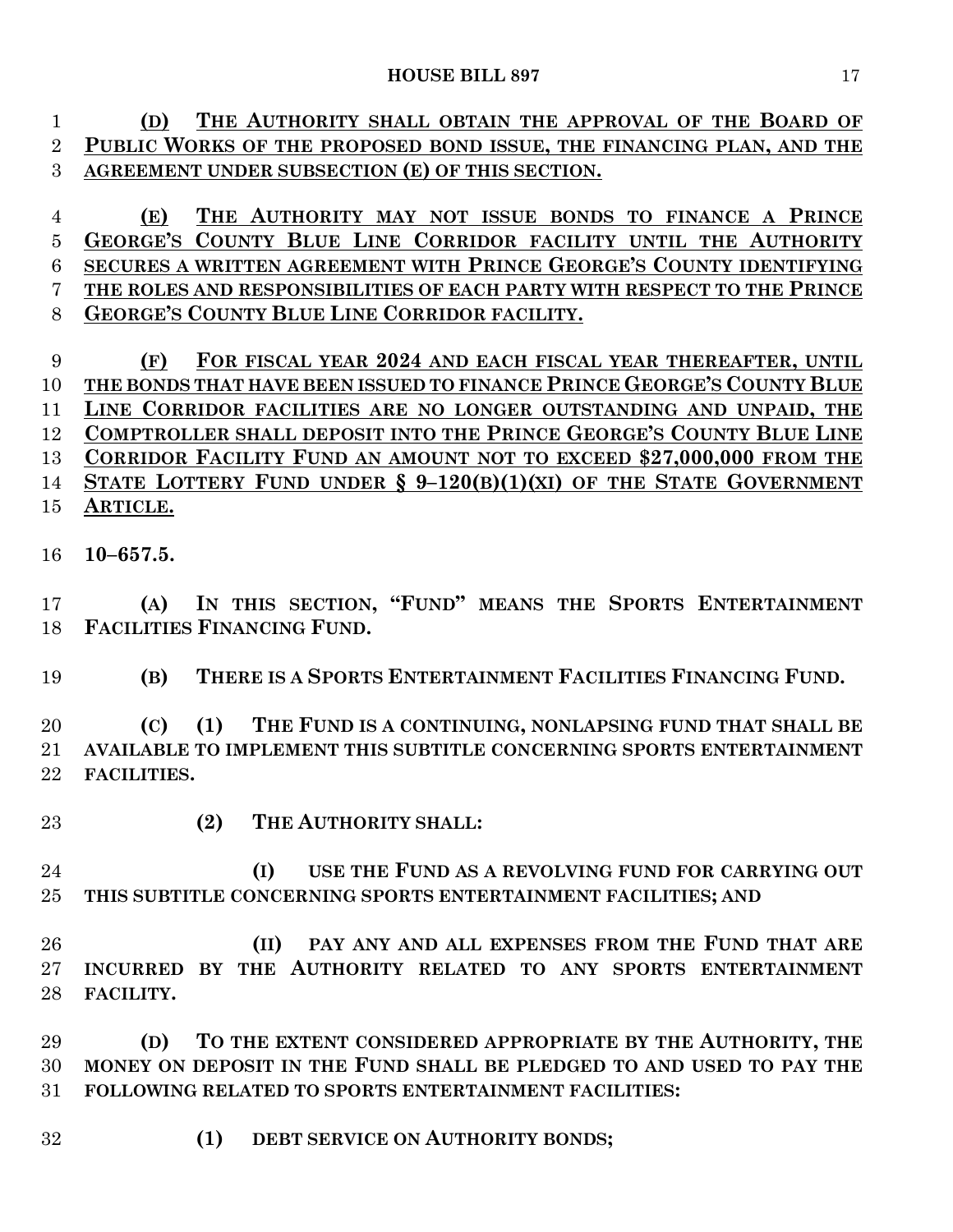**(2) DEBT SERVICE RESERVES UNDER A TRUST AGREEMENT;**

 **(3) ALL REASONABLE CHARGES AND EXPENSES RELATED TO AUTHORITY BORROWING; AND**

 **(4) ALL REASONABLE CHARGES AND EXPENSES RELATED TO THE AUTHORITY'S ADMINISTRATION OF THE FUND AND MANAGEMENT OF THE AUTHORITY'S OBLIGATIONS.**

- **(E) THE FUND CONSISTS OF:**
- **(1) MONEY DEPOSITED INTO THE FUND;**

 **(2) TO THE EXTENT THAT THE PROCEEDS ARE NOT UNDER A TRUST AGREEMENT, PROCEEDS FROM THE SALE OF BONDS CONCERNING SPORTS ENTERTAINMENT FACILITIES;**

 **(3) REVENUES COLLECTED OR RECEIVED FROM ANY SOURCE UNDER THIS SUBTITLE RELATED TO SPORTS ENTERTAINMENT FACILITY PROJECTS;**

**(4) ANY INTEREST EARNINGS OF THE FUND; AND**

 **(5) ANY ADDITIONAL MONEY MADE AVAILABLE FROM ANY PUBLIC SOURCE FOR THE PURPOSES ESTABLISHED FOR THE FUND.**

 **(F) (1) THE STATE TREASURER SHALL INVEST THE MONEY OF THE FUND IN THE SAME MANNER AS OTHER STATE FUNDS.**

**(2) ANY INVESTMENT EARNINGS SHALL BE CREDITED TO THE FUND.**

 **(3) NO PART OF THE FUND MAY REVERT OR BE CREDITED TO THE GENERAL FUND OR ANY SPECIAL FUND OF THE STATE.**

**10–657.6.**

 **(A) IN THIS SECTION, "FUND" MEANS THE PRINCE GEORGE'S COUNTY BLUE LINE CORRIDOR FACILITY FUND.**

 **(B) THERE IS A PRINCE GEORGE'S COUNTY BLUE LINE CORRIDOR FACILITY FUND.**

**(C) THE PURPOSE OF THE FUND IS TO ENABLE THE AUTHORITY TO:**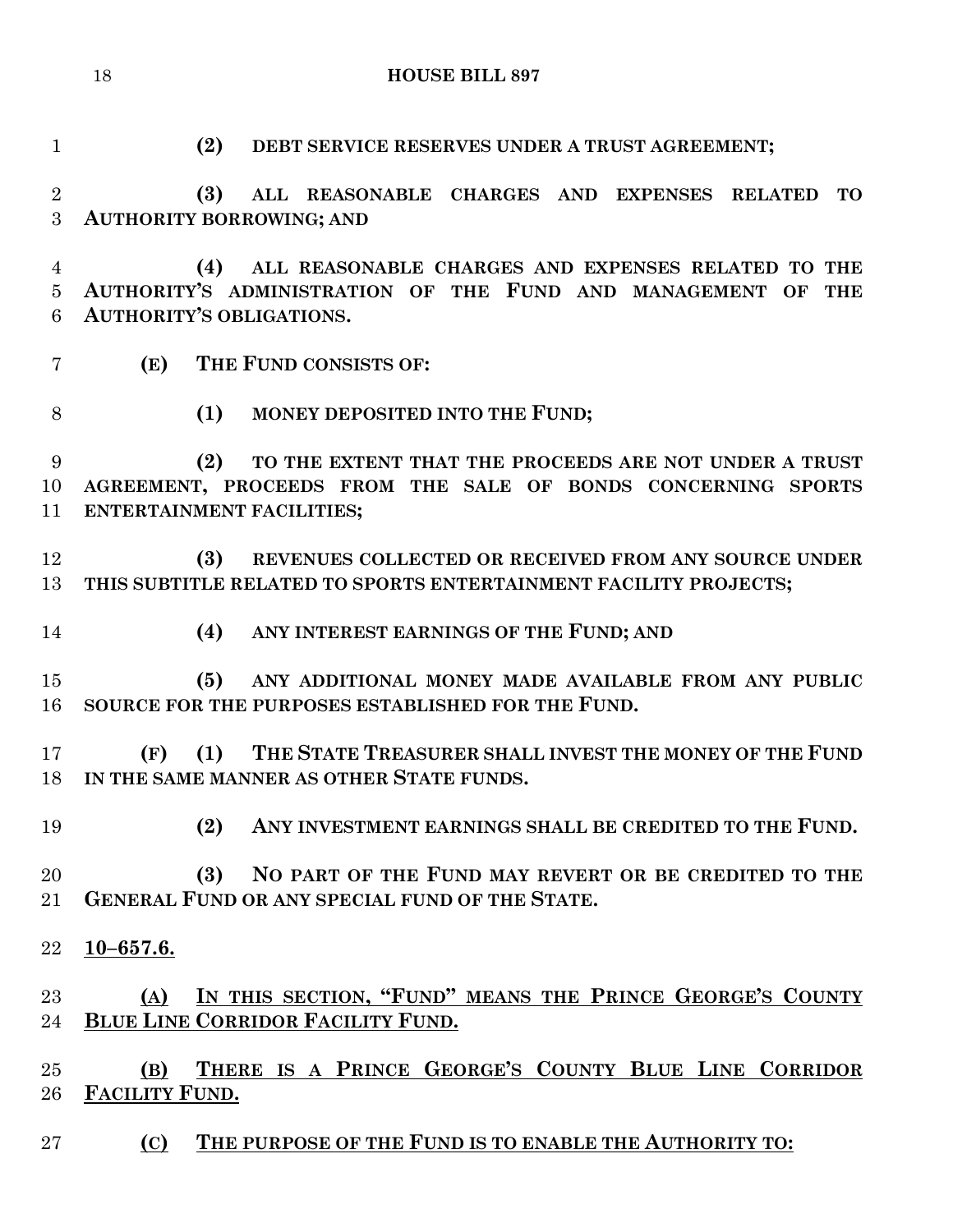**(1) USE THE FUND AS A REVOLVING FUND FOR IMPLEMENTING THIS SUBTITLE AS IT RELATES TO A PRINCE GEORGE'S COUNTY BLUE LINE CORRIDOR FACILITY; AND (2) PAY ANY EXPENSES INCURRED BY THE AUTHORITY THAT ARE RELATED TO A PRINCE GEORGE'S COUNTY BLUE LINE CORRIDOR FACILITY. (D) THE AUTHORITY SHALL ADMINISTER THE FUND. (E) (1) THE FUND IS A CONTINUING, NONLAPSING FUND THAT IS NOT SUBJECT TO REVERSION UNDER § 7–302 OF THE STATE FINANCE AND PROCUREMENT ARTICLE. (2) THE STATE TREASURER SHALL HOLD THE FUND SEPARATELY, AND THE COMPTROLLER SHALL ACCOUNT FOR THE FUND. (F) (1) TO THE EXTENT CONSIDERED APPROPRIATE BY THE AUTHORITY, THE RECEIPTS OF THE FUND SHALL BE PLEDGED TO AND CHARGED WITH THE FOLLOWING RELATED TO A PRINCE GEORGE'S COUNTY BLUE LINE CORRIDOR FACILITY: (I) PAYMENT OF DEBT SERVICE ON AUTHORITY BONDS; (II) ALL REASONABLE CHARGES AND EXPENSES RELATED TO THE AUTHORITY'S BORROWING; AND (III) THE MANAGEMENT OF THE AUTHORITY'S OBLIGATIONS. (2) THE PLEDGE SHALL BE EFFECTIVE IN THE SAME MANNER AS PROVIDED IN § 10–634 OF THIS SUBTITLE. (G) THE FUND CONSISTS OF: (1) MONEY DISTRIBUTED TO THE FUND UNDER § 9–120(B)(1)(XI) OF THE STATE GOVERNMENT ARTICLE; (2) MONEY APPROPRIATED FOR DEPOSIT IN THE FUND; (3) PROCEEDS FROM THE SALE OF BONDS CONCERNING A PRINCE GEORGE'S COUNTY BLUE LINE CORRIDOR FACILITY;**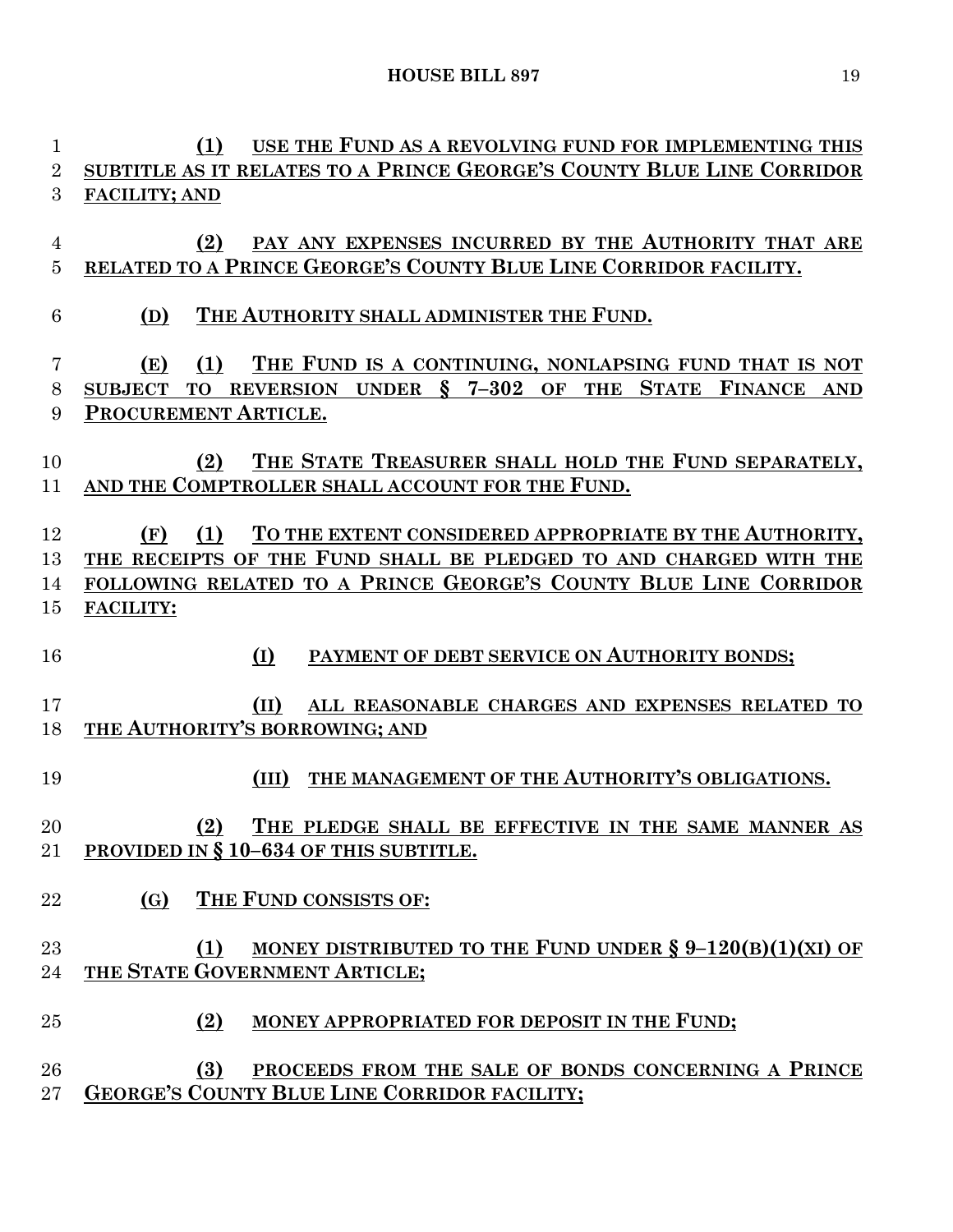|                                  | <b>HOUSE BILL 897</b><br>20                                                                                                                                                                                                                                                                                                                                                                                                                                                               |
|----------------------------------|-------------------------------------------------------------------------------------------------------------------------------------------------------------------------------------------------------------------------------------------------------------------------------------------------------------------------------------------------------------------------------------------------------------------------------------------------------------------------------------------|
| 1<br>$\overline{2}$<br>3         | (4)<br>REVENUES COLLECTED OR RECEIVED FROM ANY SOURCE UNDER<br>THIS SUBTITLE RELATED TO A PRINCE GEORGE'S COUNTY BLUE LINE CORRIDOR<br>FACILITY;                                                                                                                                                                                                                                                                                                                                          |
| 4                                | (5)<br>ANY INTEREST EARNINGS OF THE FUND; AND                                                                                                                                                                                                                                                                                                                                                                                                                                             |
| $\overline{5}$<br>6              | (6)<br>ANY ADDITIONAL MONEY MADE AVAILABLE FROM ANY SOURCE<br>FOR THE PURPOSES ESTABLISHED FOR THE FUND.                                                                                                                                                                                                                                                                                                                                                                                  |
| 7<br>8                           | THE STATE TREASURER SHALL INVEST THE MONEY OF THE FUND<br>(H)<br>(1)<br>IN THE SAME MANNER AS OTHER STATE FUNDS.                                                                                                                                                                                                                                                                                                                                                                          |
| 9                                | (2)<br>ANY INTEREST EARNINGS SHALL BE CREDITED TO THE FUND.                                                                                                                                                                                                                                                                                                                                                                                                                               |
| 10                               | <b>Article - State Finance and Procurement</b>                                                                                                                                                                                                                                                                                                                                                                                                                                            |
| 11                               | $6 - 226.$                                                                                                                                                                                                                                                                                                                                                                                                                                                                                |
| 12<br>13<br>14<br>15<br>16<br>17 | Notwithstanding any other provision of law, and unless<br>(2)<br>(i)<br>(a)<br>inconsistent with a federal law, grant agreement, or other federal requirement or with the<br>terms of a gift or settlement agreement, net interest on all State money allocated by the<br>State Treasurer under this section to special funds or accounts, and otherwise entitled to<br>receive interest earnings, as accounted for by the Comptroller, shall accrue to the General<br>Fund of the State. |
| 18<br>19                         | The provisions of subparagraph (i) of this paragraph do not apply<br>(ii)<br>to the following funds:                                                                                                                                                                                                                                                                                                                                                                                      |
| 20<br>21                         | 144. the Health Equity Resource Community Reserve Fund;<br>[and]                                                                                                                                                                                                                                                                                                                                                                                                                          |
| 22                               | the Access to Counsel in Evictions Special Fund; AND<br>145.                                                                                                                                                                                                                                                                                                                                                                                                                              |
| 23<br>24                         | 146. THE<br><b>SPORTS</b><br><b>ENTERTAINMENT</b><br><b>FACILITIES</b><br><b>FINANCING FUND:</b>                                                                                                                                                                                                                                                                                                                                                                                          |
| 25<br>26                         | 147. THE MAJOR SPORTS AND ENTERTAINMENT EVENT<br><b>PROGRAM FUND; AND</b>                                                                                                                                                                                                                                                                                                                                                                                                                 |
| $27\,$<br>28                     | PRINCE GEORGE'S<br><b>COUNTY</b><br><b>BLUE</b><br><b>LINE</b><br>148.<br><b>THE</b><br><b>CORRIDOR FACILITY FUND.</b>                                                                                                                                                                                                                                                                                                                                                                    |
| 29                               | <b>Article - State Government</b>                                                                                                                                                                                                                                                                                                                                                                                                                                                         |

9–120.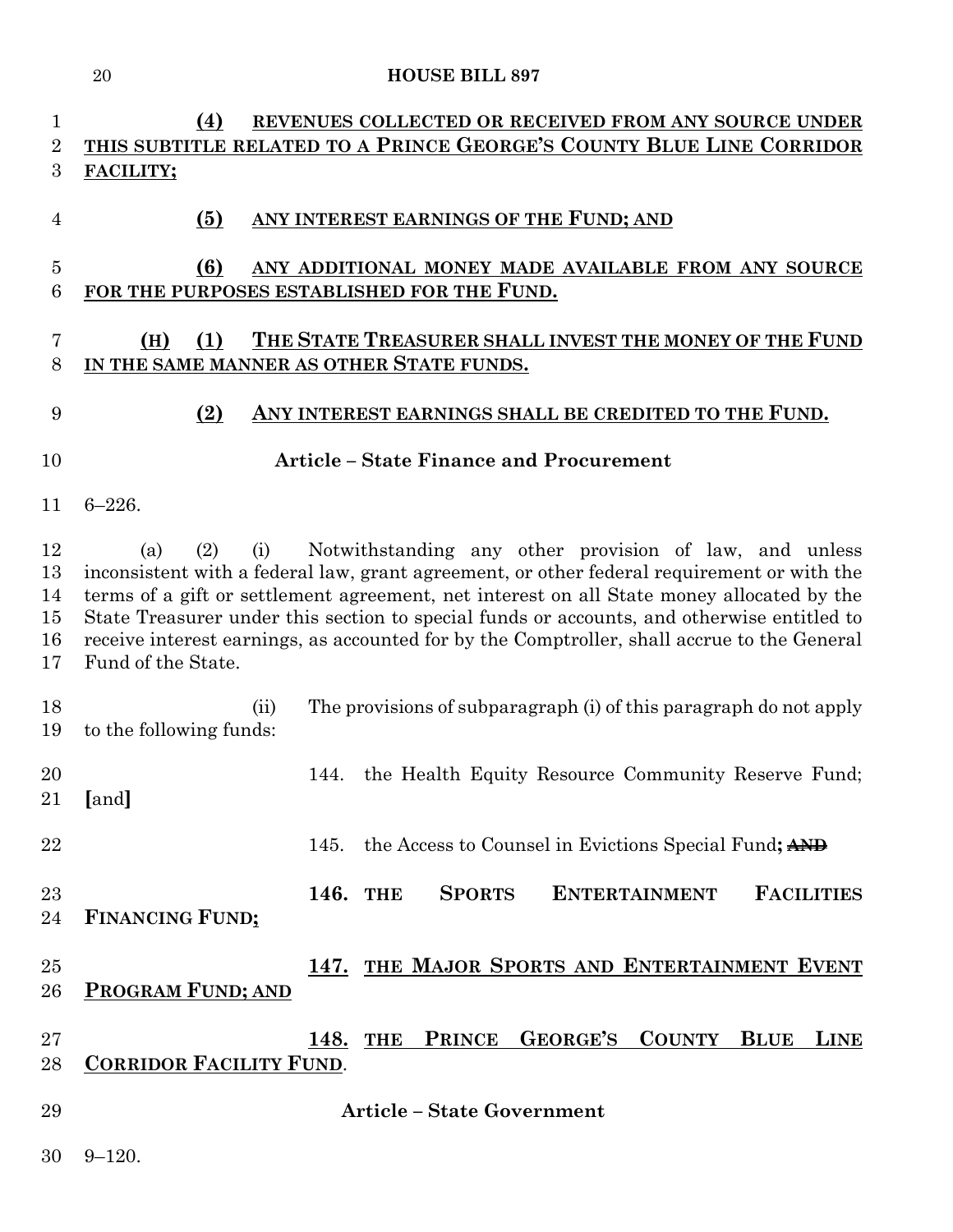(b) (1) By the end of the month following collection, the Comptroller shall deposit, cause to be deposited, or pay:

 (i) into the Maryland Stadium Facilities Fund established under § 7–312 of the State Finance and Procurement Article from the money that remains in the State Lottery Fund, after the distribution under subsection (a) of this section, an amount not to exceed \$20,000,000 in any fiscal year;

 (vii) after June 30, 2021, to Anne Arundel County or Baltimore City 8 each fiscal year the amount required to be distributed under  $\S 9$ –1A–31(a)(7)(ii) of this title to be used as required under § 9–1A–31 of this title; **[**and**]**

 **(VIII) AFTER JUNE 1, 2022, TO THE SPORTS ENTERTAINMENT FACILITIES FINANCING FUND ESTABLISHED UNDER § 10–657.5 OF THE ECONOMIC DEVELOPMENT ARTICLE FROM THE MONEY THAT REMAINS IN THE STATE LOTTERY FUND FROM THE PROCEEDS OF ALL LOTTERIES AFTER THE DISTRIBUTIONS UNDER SUBSECTION (A) OF THIS SECTION AND ITEMS (I) THROUGH (VII) OF THIS PARAGRAPH, AN AMOUNT EQUAL TO NOT TO EXCEED \$25,000,000 TO BE PAID IN TWO INSTALLMENTS NOT LATER THAN NOVEMBER 1 AND JUNE 1 OF EACH FISCAL YEAR; AND**

 **(IX) AFTER JUNE 30, 2022, TO THE MAJOR SPORTS AND ENTERTAINMENT EVENT PROGRAM FUND ESTABLISHED UNDER § 10–611.2 OF THE ECONOMIC DEVELOPMENT ARTICLE FROM THE MONEY THAT REMAINS IN THE STATE LOTTERY FUND FROM THE PROCEEDS OF ALL LOTTERIES AFTER THE DISTRIBUTIONS UNDER SUBSECTION (A) OF THIS SECTION AND ITEMS (I) THROUGH (VIII) OF THIS PARAGRAPH:**

- **1. FOR FISCAL YEAR 2023, AN AMOUNT EQUAL TO \$10,000,000; AND**
- **2. FOR EACH FISCAL YEAR THEREAFTER, THE AMOUNT NECESSARY TO RESTORE THE MAJOR SPORTS AND ENTERTAINMENT EVENT PROGRAM FUND TO A BALANCE OF \$10,000,000;**
- **(X) IF A DEPOSIT OR PAYMENT IS MADE UNDER ITEM (I) OF THIS PARAGRAPH, AN AMOUNT EQUAL TO 50% OF THE DEPOSIT OR PAYMENT, BUT NOT EXCEEDING \$27,000,000, TO THE DEPARTMENT OF TRANSPORTATION FOR BUS RAPID TRANSIT SYSTEM GRANTS IN ACCORDANCE WITH § 2–802 OF THE TRANSPORTATION ARTICLE FROM THE MONEY THAT REMAINS IN THE STATE LOTTERY FUND FROM THE PROCEEDS OF ALL LOTTERIES AFTER THE DISTRIBUTIONS UNDER SUBSECTION (A) OF THIS SECTION AND ITEMS (I) THROUGH (IX) OF THIS PARAGRAPH;**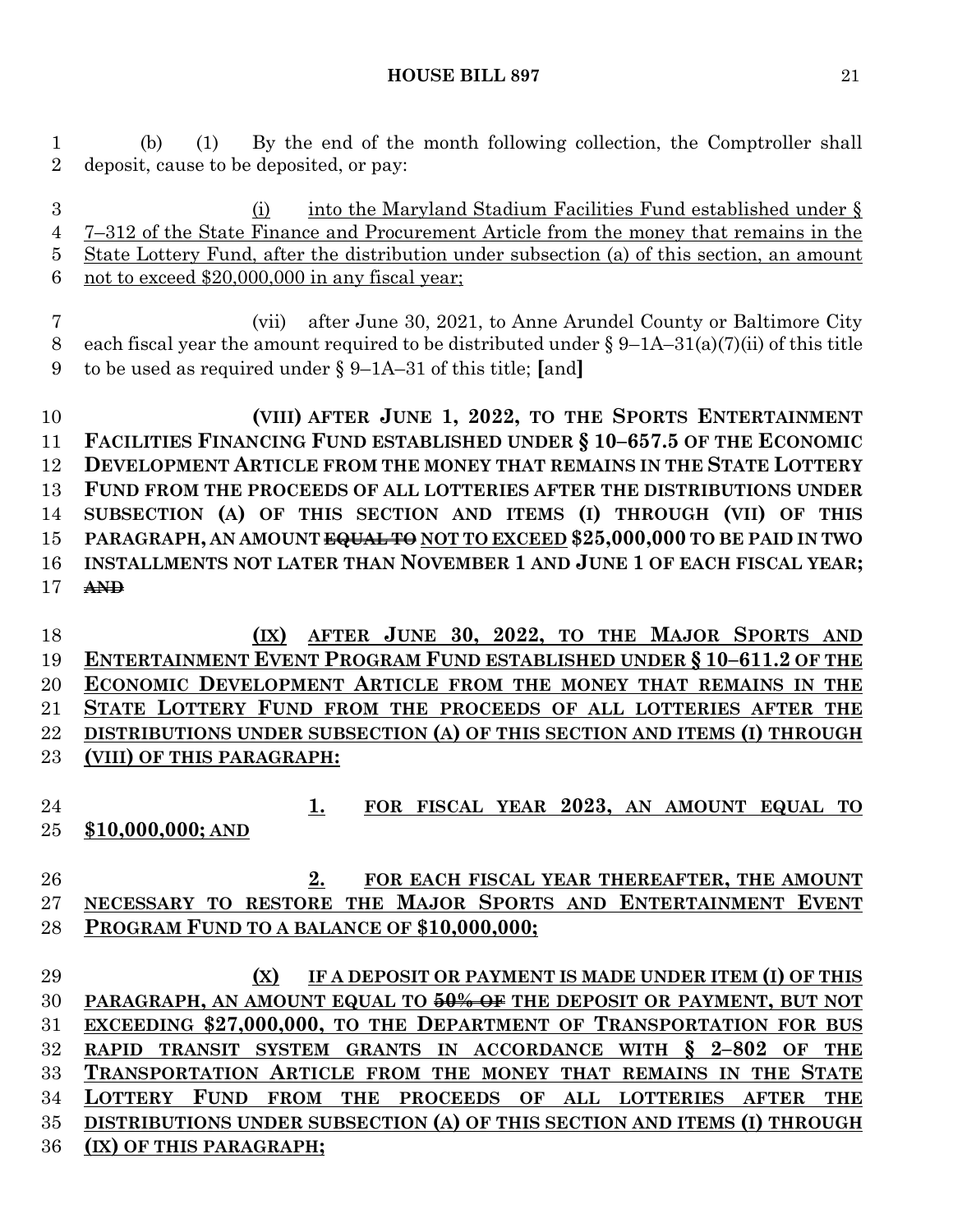**(XI) AFTER JUNE 30, 2023, INTO THE PRINCE GEORGE'S COUNTY BLUE LINE CORRIDOR FACILITY FUND ESTABLISHED UNDER § 10–657.6 OF THE ECONOMIC DEVELOPMENT ARTICLE FROM THE MONEY THAT REMAINS IN THE STATE LOTTERY FUND FROM THE PROCEEDS OF ALL LOTTERIES AFTER THE DISTRIBUTIONS UNDER SUBSECTION (A) OF THIS SECTION AND ITEMS (I) THROUGH (X) OF THIS PARAGRAPH, AN AMOUNT NOT TO EXCEED \$27,000,000 TO BE PAID IN TWO INSTALLMENTS NOT LATER THAN NOVEMBER 1 AND JUNE 1 OF EACH FISCAL YEAR; AND [**(viii)**] (IX) (XII)** into the General Fund of the State the money that remains in the State Lottery Fund from the proceeds of all lotteries after the distributions under subsection (a) of this section and items (i) through **[**(vi)**](VIII)(XI)** of this paragraph. **Article – Tax – General**

11–243.

(a) (1) In this section the following words have the meanings indicated.

 (2) (i) "Construction material" means an item of tangible personal property that is used to construct or renovate a building, a structure, or an improvement on land and that typically loses its separate identity as personal property once incorporated into the real property.

 (ii) "Construction material" includes building materials, building systems equipment, landscaping materials, and supplies.

 (3) "Hagerstown Multi–Use Sports and Events Facility" has the meaning stated in § 10–601 of the Economic Development Article.

### **(4) "PRINCE GEORGE'S COUNTY BLUE LINE CORRIDOR FACILITY" HAS THE MEANING STATED IN § 10–601 OF THE ECONOMIC DEVELOPMENT ARTICLE.**

## **(4) (5) "SPORTS ENTERTAINMENT FACILITY" HAS THE MEANING STATED IN § 10–601 OF THE ECONOMIC DEVELOPMENT ARTICLE.**

(b) The sales and use tax does not apply to a sale of construction material if:

 (1) the construction material is purchased by a person solely for use in furtherance of the provisions of Title 10, Subtitle 6 of the Economic Development Article for the construction or redevelopment of**:**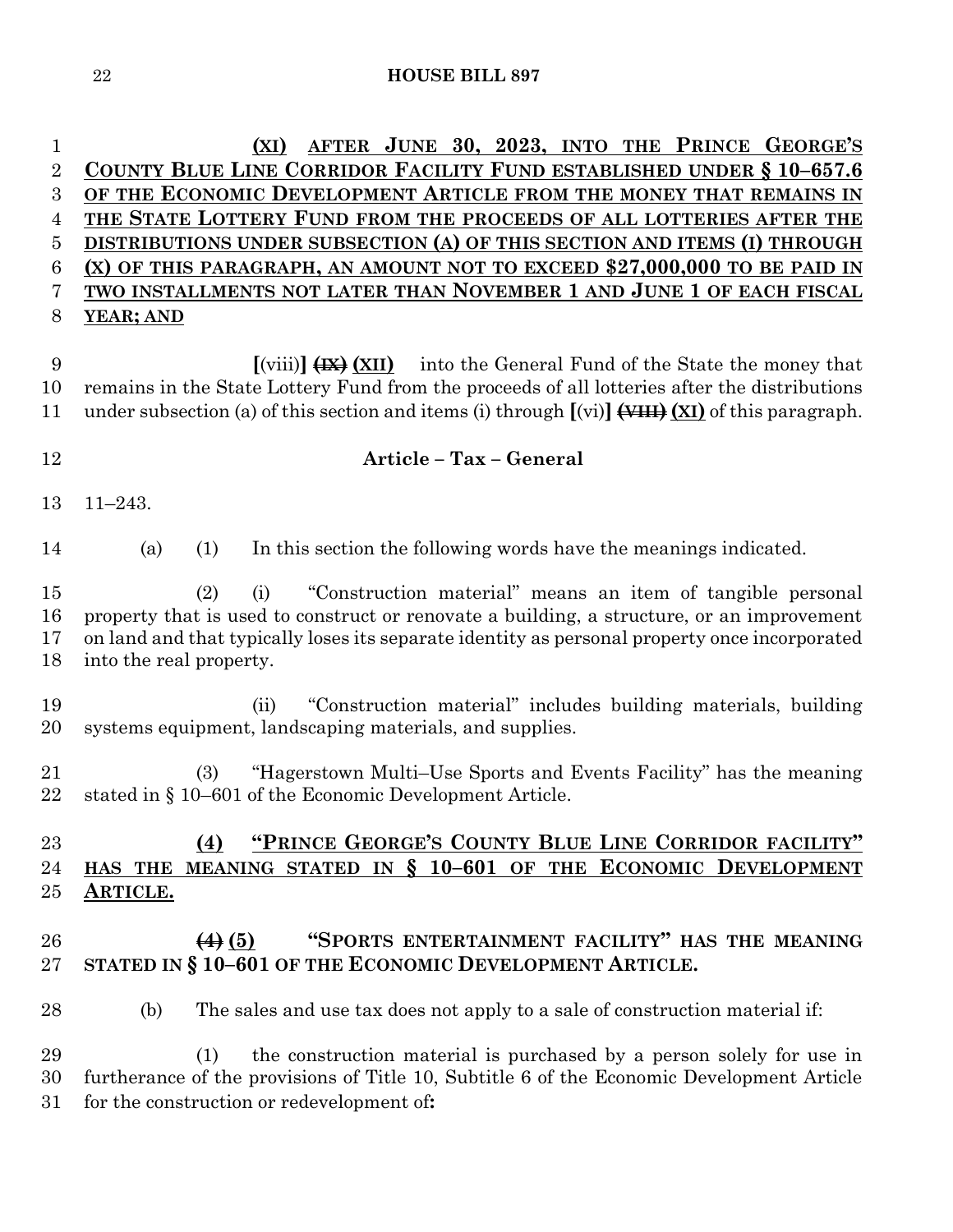| 1<br>$\overline{2}$ | the Hagerstown Multi–Use Sports and Events Facility that is<br>(I)<br>managed by the Maryland Stadium Authority; OR                               |
|---------------------|---------------------------------------------------------------------------------------------------------------------------------------------------|
| 3<br>4              | (II)<br>A SPORTS ENTERTAINMENT FACILITY THAT IS<br><b>THE MARYLAND STADIUM AUTHORITY; OR</b>                                                      |
| $\overline{5}$<br>6 | PRINCE GEORGE'S COUNTY BLUE LINE CORRIDOR<br>(III)<br>FACILITY;                                                                                   |
| 7                   | (2)<br>the sale is made on or after October 1, 2021; and                                                                                          |
| 8<br>9              | (3)<br>the buyer provides the vendor with evidence of eligibility for the<br>exemption issued by the Comptroller.                                 |
| 10                  | $\left( \text{c}\right)$<br>The Comptroller shall adopt regulations to implement this section.                                                    |
| 11                  | <b>Article - Transportation</b>                                                                                                                   |
| 12                  | $2 - 802.$                                                                                                                                        |
| 13<br>14            | (1)<br>IN THIS SECTION THE FOLLOWING WORDS HAVE THE MEANINGS<br>(A)<br>INDICATED.                                                                 |
|                     |                                                                                                                                                   |
| 15                  | TRANSIT SYSTEM"<br>"Bus<br>MEANS A BUS LINE<br>(2)<br><b>RAPID</b><br><b>THAT</b>                                                                 |
| 16<br>17            | OPERATES ON AT LEAST SOME PORTION OF ROADWAY DEDICATED TO BUSES AND<br><b>OFFERS OFF-BOARD FARE COLLECTION IF A FARE IS CHARGED.</b>              |
| 18<br>19            | (3)<br><b>"ELIGIBLE</b><br><b>GRANTEE"</b><br><b>MEANS</b><br><b>COUNTY</b><br><b>OR</b><br><b>MUNICIPAL</b><br>A<br><b>CORPORATION THAT HAS:</b> |
| 20                  | A BUS RAPID TRANSIT SYSTEM THAT OPERATES IN THE<br>(I)                                                                                            |
| 21                  | COUNTY OR MUNICIPAL CORPORATION; AND                                                                                                              |
| 22                  | NO ONGOING OR COMPLETED FACILITY, AS THAT TERM IS<br>(II)                                                                                         |
| 23<br>24            | DEFINED IN $\S$ 10-601(s)(1), (4), OR (10) OF THE ECONOMIC DEVELOPMENT<br>ARTICLE.                                                                |
| 25                  | SUBJECT TO PARAGRAPH (2) OF THIS SUBSECTION, IF A DEPOSIT<br>(1)<br>(B)                                                                           |
| 26                  | OR PAYMENT IS MADE IN ACCORDANCE WITH § 9-120(B)(1)(I) OF THE STATE                                                                               |
| $27\,$              | <b>GOVERNMENT ARTICLE INTO THE MARYLAND STADIUM AUTHORITY FACILITIES</b>                                                                          |
| 28                  | FUND ESTABLISHED UNDER § 7-312 OF THE STATE FINANCE AND PROCUREMENT                                                                               |
| 29                  | ARTICLE, THEN THE DEPARTMENT SHALL AWARD A GRANT TO AN ELIGIBLE                                                                                   |
| 30<br>31            | GRANTEE EQUAL TO THE AMOUNT DISTRIBUTED TO THE DEPARTMENT UNDER §<br>$9-120(B)(1)(X)$ OF THE STATE GOVERNMENT ARTICLE.                            |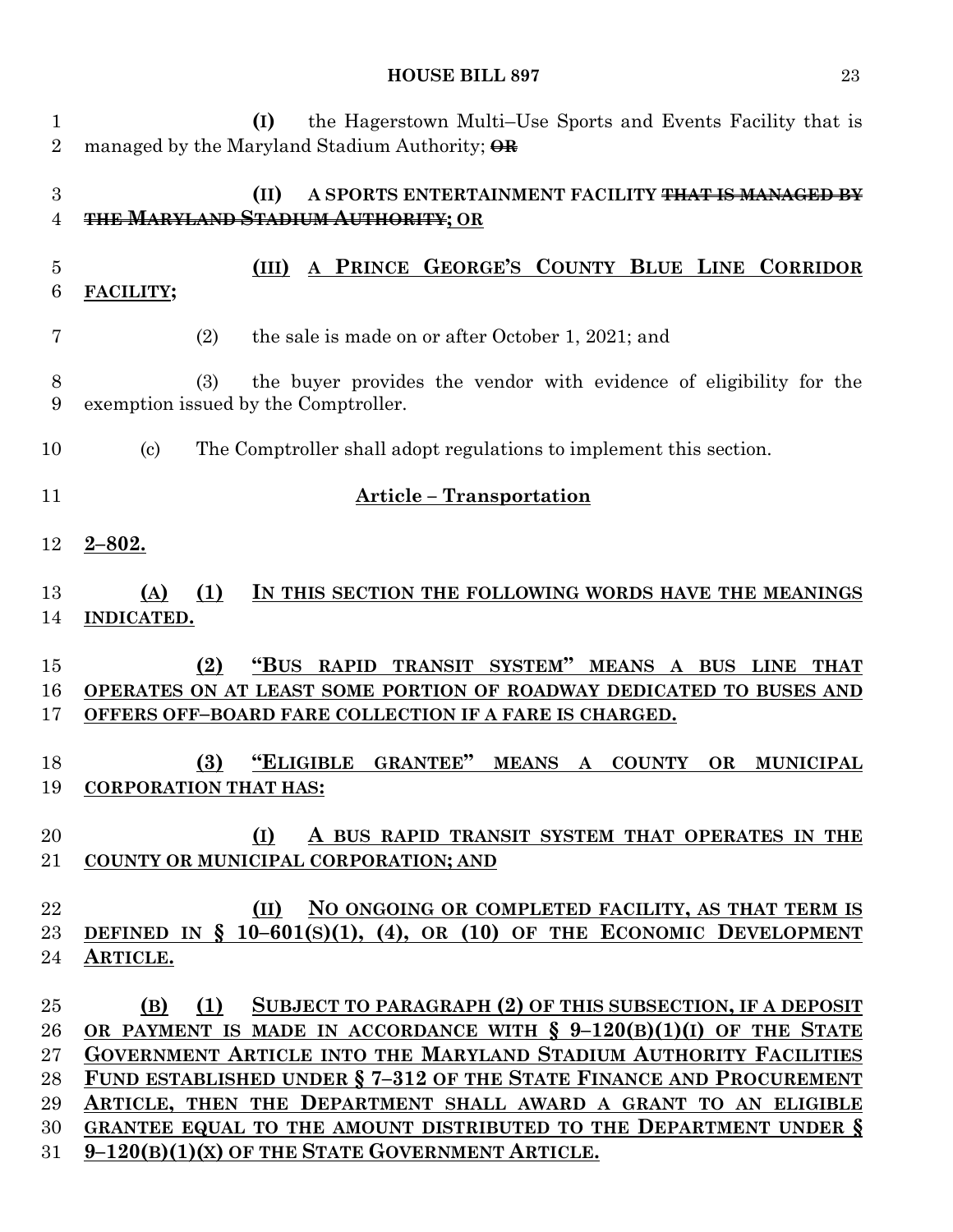| (2)<br>IF MORE THAN ONE COUNTY OR MUNICIPAL CORPORATION IS AN                                                                                                         |
|-----------------------------------------------------------------------------------------------------------------------------------------------------------------------|
| ELIGIBLE GRANTEE, THEN THE DEPARTMENT SHALL DISTRIBUTE THE TOTAL                                                                                                      |
| AMOUNT OF THE DEPOSIT OR PAYMENT UNDER $\S 9-120(B)(1)(X)$ OF THE STATE                                                                                               |
| GOVERNMENT ARTICLE TO THE ELIGIBLE GRANTEES BASED ON EACH ELIGIBLE                                                                                                    |
| <b>GRANTEE'S PRO RATA SHARE OF THE STATEWIDE POPULATION.</b>                                                                                                          |
| THE DEPARTMENT:<br>(C)                                                                                                                                                |
| SHALL DISTRIBUTE GRANTS UNDER THIS SECTION TO ELIGIBLE<br>(1)                                                                                                         |
| <b>GRANTEES IN A TIMELY MANNER; AND</b>                                                                                                                               |
|                                                                                                                                                                       |
| MAY NOT IMPOSE ANY ADDITIONAL CONDITIONS ON AN ELIGIBLE<br>(2)                                                                                                        |
| GRANTEE ON RECEIPT OF A GRANT UNDER THIS SECTION.                                                                                                                     |
|                                                                                                                                                                       |
| SECTION 3. AND BE IT FURTHER ENACTED, That:                                                                                                                           |
| The Maryland Stadium Authority shall provide two reports, on or before<br>(a)<br>September 30, 2022, and January 1, 2023, in accordance with $\S$ 2-1257 of the State |
|                                                                                                                                                                       |

 Appropriations Committee, and the House Ways and Means Committee, on the progress of the Pimlico and Laurel Park racing facility redevelopment plans under Chapter 590 of the Acts of the General Assembly of 2020.

Government Article, to the Senate Budget and Taxation Committee, the House

(b) Each report required under subsection (a) of this section shall:

# (1) describe efforts by interested parties and the Maryland Stadium 20 Authority to reduce the overall project costs;

- (2) report on the cost and schedule for the Laurel Park racing facility site 22 based on the programmatic desires of current ownership; and
- (3) report on the cost and schedule for Laurel Park based on the implementation of recommendations in subsection (f) of this section.
- (c) It is the intent of the General Assembly that the Maryland Stadium Authority shall spend at least \$2,500,000 from the current balance in the Racing and Community Development Facilities Fund established under § 10–657.3 of the Economic Development 28 Article, for professional services to complete the reports under subsection (a) of this section.
- 29 (d) It is the intent of the General Assembly that the following projects proceed on or before September 1, 2022, using funds from the Racing and Community Development Facilities Fund established under § 10–657.3 of the Economic Development Article:
- (1) design, architecture, engineering, and permitting at the Pimlico site;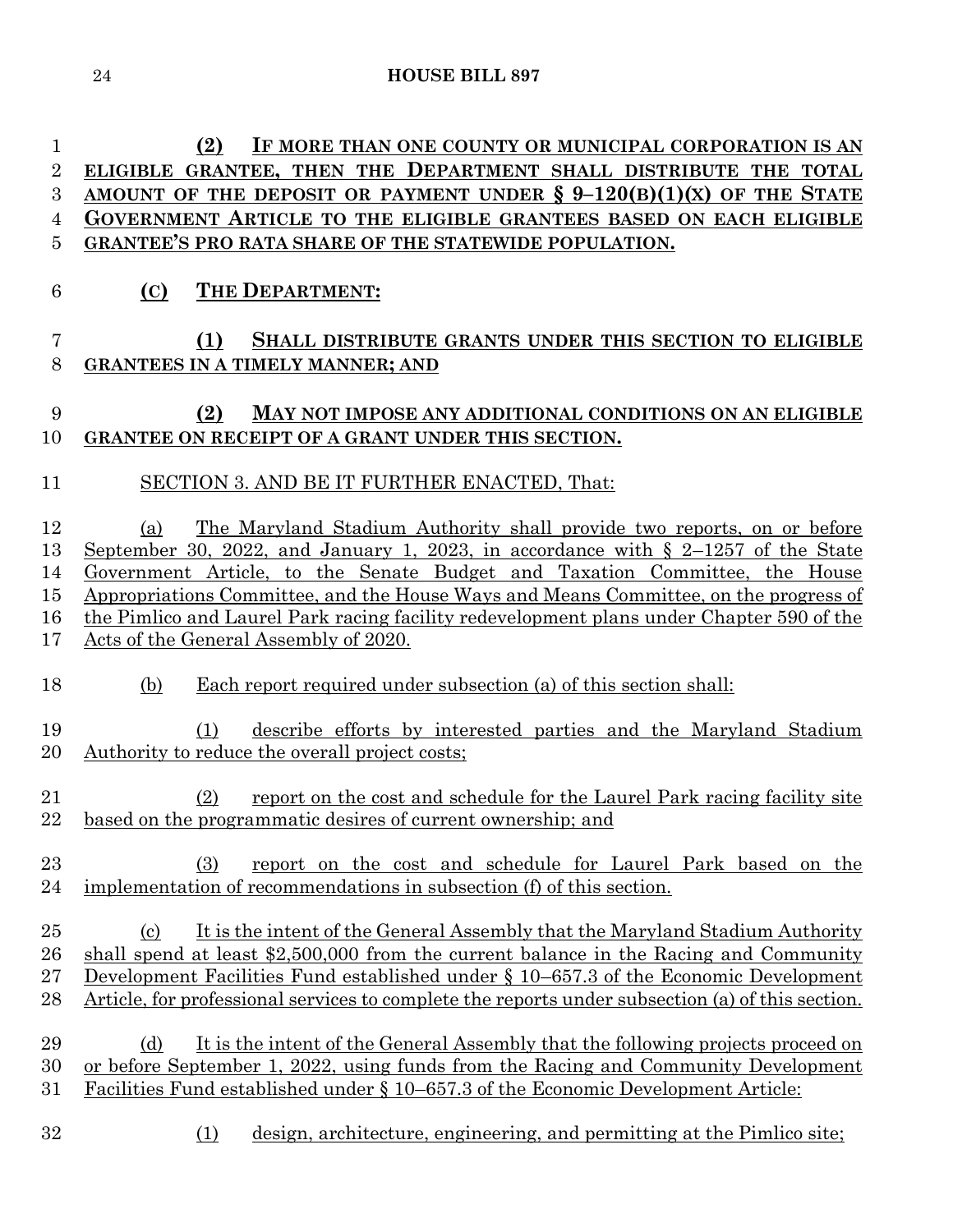| $\mathbf{1}$<br>$\overline{2}$          | testing and evaluation of the existing racing surfaces at the Laurel Park<br>(2)<br>racing facility site, including geophysical borings as needed; and                                                                                                                                                                                                                                                                         |                                                                                                                                                   |
|-----------------------------------------|--------------------------------------------------------------------------------------------------------------------------------------------------------------------------------------------------------------------------------------------------------------------------------------------------------------------------------------------------------------------------------------------------------------------------------|---------------------------------------------------------------------------------------------------------------------------------------------------|
| $\boldsymbol{3}$<br>$\overline{4}$<br>5 | after considering the ongoing racing operations at the Pimlico racing<br>(3)<br>facility site during construction, and in consultation with the Pimlico racing licensee,<br>demolition of the Pimlico Old Grandstand on an expedited basis.                                                                                                                                                                                    |                                                                                                                                                   |
| 6<br>7<br>8<br>9<br>10                  | It is the intent of the General Assembly that the Maryland Economic<br>(e)<br>(1)<br>Development Corporation shall undertake all efforts necessary to evaluate the feasibility,<br>limitations, costs, and potential benefits related to the acquisition of the Laurel Park site<br>by a government or nonprofit entity to ensure the redevelopment and construction of<br>facilities at the Laurel Park racing facility site. |                                                                                                                                                   |
| 11<br>12                                | The Maryland Economic Development Corporation shall, to the extent<br>(2)<br>necessary, consult with:                                                                                                                                                                                                                                                                                                                          |                                                                                                                                                   |
| 13                                      | (i)                                                                                                                                                                                                                                                                                                                                                                                                                            | the mile thoroughbred racing licensees;                                                                                                           |
| 14                                      | (ii)                                                                                                                                                                                                                                                                                                                                                                                                                           | the Maryland Thoroughbred Horsemen's Association;                                                                                                 |
| 15                                      | (iii)                                                                                                                                                                                                                                                                                                                                                                                                                          | the Maryland Horse Breeders Association;                                                                                                          |
| 16                                      | (iv)                                                                                                                                                                                                                                                                                                                                                                                                                           | the Maryland Racing Commission;                                                                                                                   |
| 17                                      | (v)                                                                                                                                                                                                                                                                                                                                                                                                                            | the Maryland Stadium Authority; and                                                                                                               |
| 18                                      | (vi)                                                                                                                                                                                                                                                                                                                                                                                                                           | any additional parties, as necessary.                                                                                                             |
| 19<br>20<br>21<br>$22\,$                | The Maryland Economic Development Corporation shall enter<br>(i)<br>(3)<br>into discussions with the owner of the Laurel Park racing facility site to determine the<br>terms and conditions of a potential purchase or other transfer of all or a portion of the site<br>to a government entity or a nonprofit entity.                                                                                                         |                                                                                                                                                   |
| $^{23}$<br>24<br>$25\,$                 | (ii)<br><u>paragraph.</u>                                                                                                                                                                                                                                                                                                                                                                                                      | The Maryland Economic Development Corporation may contract<br>for one or more appraisals to make the determination under subparagraph (i) of this |
| 26<br>$27\,$<br>28<br>29<br>30          | On or before September 1, 2022, the Maryland Economic Development<br>(4)<br><u>Corporation shall report, in accordance with <math>\S 2</math>–1257 of the State Government Article, to</u><br>the Senate Budget and Taxation Committee, the House Appropriations Committee, and the<br>House Ways and Means Committee on the progress of the efforts taken under this<br>subsection.                                           |                                                                                                                                                   |
| 31<br>$32\,$<br>$33\,$<br>34            | On or before September 30, 2022, the mile thoroughbred licensees, the<br>(f)<br>Maryland Thoroughbred Horsemen's Association, and the Maryland Horse Breeders<br>Association shall report, in accordance with $\S 2$ –1257 of the State Government Article, to<br>the Senate Budget and Taxation Committee, the House Appropriations Committee, and the                                                                        |                                                                                                                                                   |